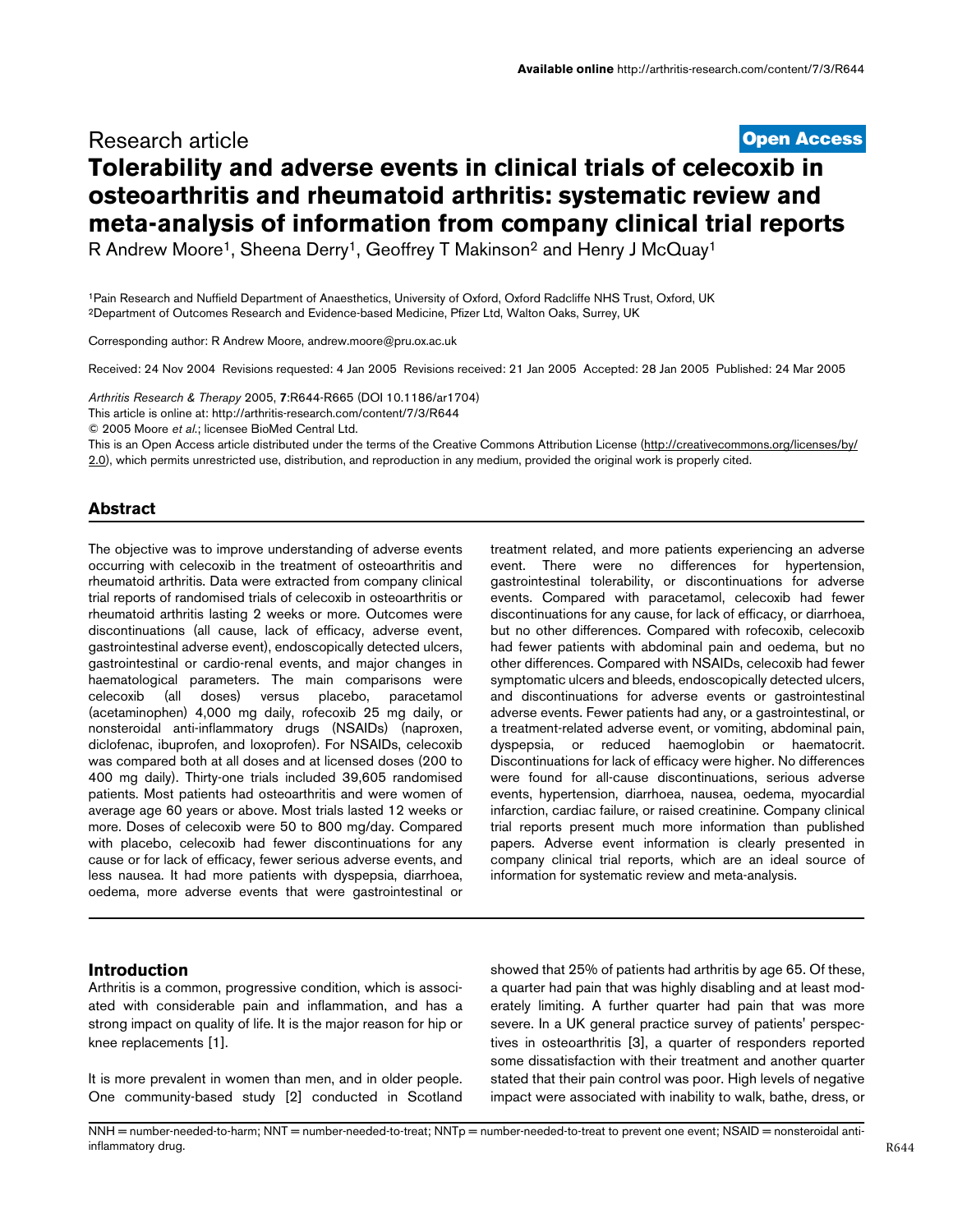sleep, with 40% of patients saying that these activities were often or always affected. A quarter of patients used over-thecounter medicines, mainly paracetamol or ibuprofen, in addition to those prescribed by their doctor. Half of responders were over age 65, and two-thirds were women.

Drug treatment is ideally effective, safe, and well tolerated. NSAIDs have provided the mainstay of pain therapy, particularly in the early stages of disease, but are often associated with clinically relevant adverse events.

Common events such as nausea or dizziness, often considered minor, can have an impact on people's lives and reduce compliance with prescribed dose. Patients with arthritis avoid adverse events, choosing less effective medicine with less likelihood of adverse events over more effective medicine with more adverse events [4]. Only 20% of patients with arthritis prescribed NSAIDs will be taking the same drug after one year [5], adverse events being a major reason for discontinuation.

Serious adverse events occur infrequently, but the consequence to the individual may be considerable. With conventional NSAIDs, there is the risk of major harm through gastrointestinal ulceration, perforation, and bleeding. These events consume considerable resources through cost of hospitalisation and treatment, or through coprescription of gastroprotective agents to minimise the risk of major harm [6].

Cox-2-selective inhibitors (coxibs) are an alternative to NSAIDs, developed to give better gastrointestinal safety and tolerability. For evaluation of the adverse-event profiles of coxibs, outcomes of interest include endoscopically detected ulcers and erosions, and symptomatic ulcers, which may progress to bleeding ulcers, and can even cause death [7]. Renal failure [8,9] and heart failure [10,11] also occur with NSAIDs or coxibs. Other adverse event outcomes that are useful to know include those describing discontinuation (early withdrawal from the trial), particularly discontinuation because of adverse events or lack of efficacy.

This systematic review and meta-analysis of celecoxib in osteoarthritis and rheumatoid arthritis was conducted using information from company clinical trial reports, supplied by Pfizer Ltd, of completed randomised, double-blind trials from the celecoxib clinical trials programme. The objectives were to examine tolerability, minor and major adverse events, and endoscopically detected ulceration associated with celecoxib in arthritis.

# **Materials and methods**

Randomised, double-blind, controlled trials, of 2 weeks' duration or longer with any dose of celecoxib and any comparator, in osteoarthritis or rheumatoid arthritis, were supplied as company clinical trial reports by Pfizer Ltd. Open-label extension studies were not included. A declaration was signed by Pfizer

that all completed (by December 2003) trials of relevance from the celecoxib clinical trial programme had been made available. A protocol for the review and analysis, including definitions of outcomes, was agreed beforehand.

Financial support was provided by Pfizer Ltd, with the provision that all relevant trial reports completed by December 2003 were made available, and that the authors were free to publish their findings whatever the outcome of the review. Other funding was from Pain Research funds of the Oxford Pain Relief Trust. No funding source had any role in deciding what to publish, when to publish, or where to publish it.

# **Trials**

Thirty-one Phase II, III, and IV clinical trial reports of celecoxib in osteoarthritis or rheumatoid arthritis were provided for evaluation. All compared celecoxib in various dosing regimens with placebo, paracetamol (acetaminophen) 4,000 mg/day, rofecoxib 25 mg/day, or an NSAID commonly used in the treatment of arthritis. Comparator NSAIDs were given at the maximum licensed dose; these were naproxen 1,000 mg, ibuprofen 2,400 mg, diclofenac 100 to 150 mg, and loxoprofen 180 mg daily. Details of the included trials are in Table [1.](#page-2-0)

# *Trial inclusion and exclusion criteria*

Patients were adults who had a clinical diagnosis of osteoarthritis or rheumatoid arthritis that was symptomatic, usually of 3 months' duration or longer, and required long-term treatment with anti-inflammatory drugs or other analgesics for the control of pain. Further details of inclusion and exclusion criteria for both osteoarthritis and rheumatoid arthritis can be found in Additional file 1.

### *Trial methods*

Eligible patients typically entered a pretreatment period of up to 14 days, during which baseline observations were conducted. Nonstudy NSAIDs and other analgesics were discontinued, with the exception of aspirin (up to 325 mg daily) and paracetamol (up to 2 g per day for a maximum of 3 days but not within 48 hours of arthritis assessments), which were permitted for reasons other than control of arthritis pain. Other drugs specifically excluded were antibiotics for *Helicobacter pylori* eradication, metronidazole, anticoagulants, lithium, and anti-ulcer drugs including proton pump inhibitors, H2 antagonists, antacids, sucralfate, and misoprostol.

Patients were randomised under double-blind conditions to receive oral celecoxib, paracetamol, rofecoxib, an NSAID, or placebo. Several studies had both an active and a placebo comparator, and several compared different fixed dose regimens of celecoxib. Table [1](#page-2-0) shows the study treatments, dosing, and number and baseline characteristics of patients for the individual trials. All trials conformed to good clinical practice guidelines.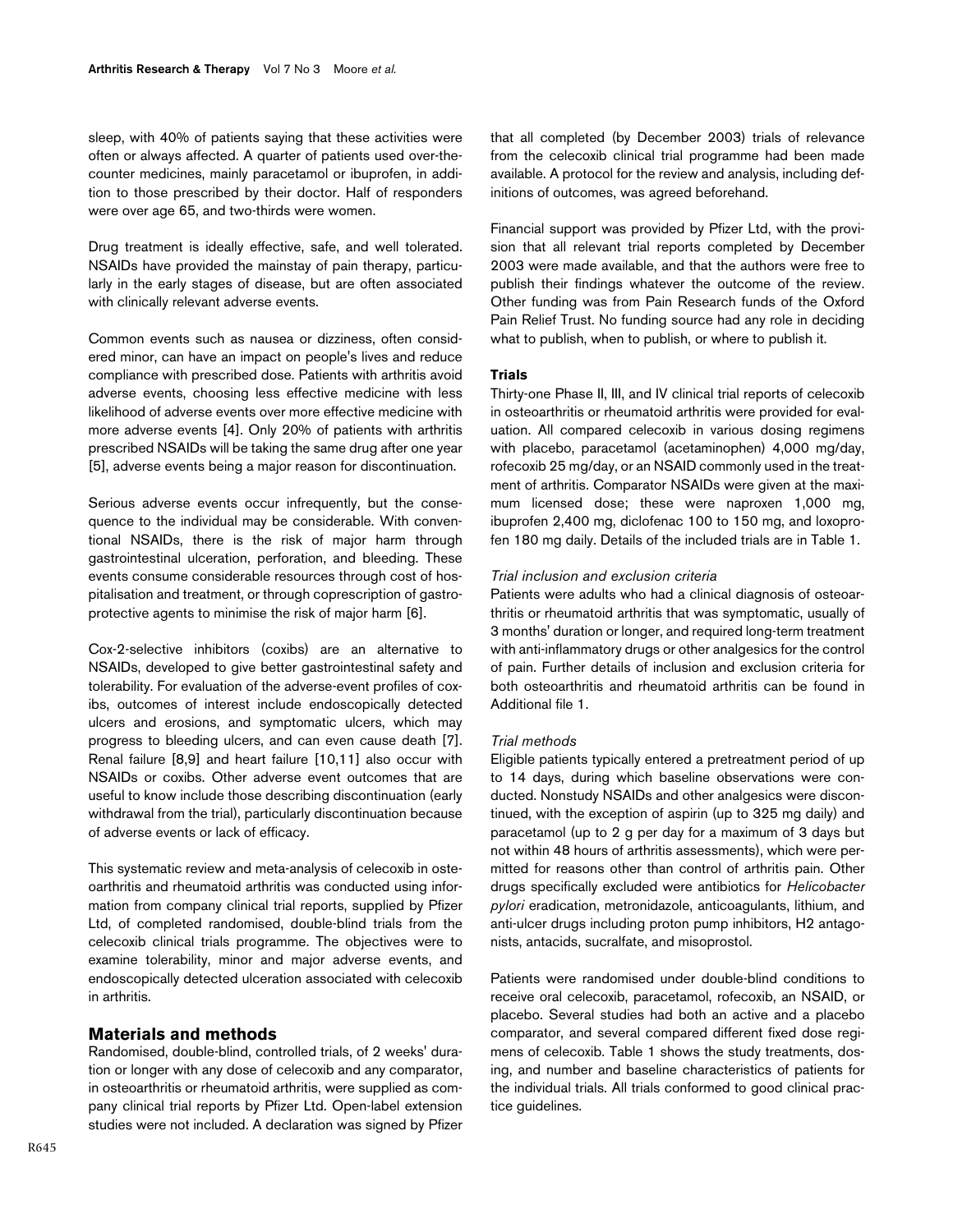# <span id="page-2-0"></span>**Included studies of tolerability, adverse events, and endoscopically detected ulceration associated with celecoxib in arthritis**

| Drug, dose, number randomised |                                                                                                                                                                                                                                 |                                                                                                                                                                                                       |                                                                                                                            |         |                                                            |                |                                                                                                                                                                                                                               |                                                                                                     |                            |  |  |  |
|-------------------------------|---------------------------------------------------------------------------------------------------------------------------------------------------------------------------------------------------------------------------------|-------------------------------------------------------------------------------------------------------------------------------------------------------------------------------------------------------|----------------------------------------------------------------------------------------------------------------------------|---------|------------------------------------------------------------|----------------|-------------------------------------------------------------------------------------------------------------------------------------------------------------------------------------------------------------------------------|-----------------------------------------------------------------------------------------------------|----------------------------|--|--|--|
| Study                         | Details of participants                                                                                                                                                                                                         | Relevant medical history                                                                                                                                                                              | Celecoxib                                                                                                                  | Placebo | Other                                                      | (weeks)        | Duration Efficacy outcomes                                                                                                                                                                                                    | Safety outcomes                                                                                     | Total in<br>trial<br>(ITT) |  |  |  |
| <b>Osteoarthritis</b>         |                                                                                                                                                                                                                                 |                                                                                                                                                                                                       |                                                                                                                            |         |                                                            |                |                                                                                                                                                                                                                               |                                                                                                     |                            |  |  |  |
| $C-002$                       | OA Hip/Knee (ACR) requiring daily<br>NSAID therapy, FCC 1-3<br>Stable hypertension, type 2 diabetes<br>Age 62 (range 40-89) years 61%<br>female ≥ 75% Caucasian                                                                 | Data not provided                                                                                                                                                                                     | $1 \times 200$ mg/day, $n =$ No placebo Rofecoxib $1 \times 25$<br>36                                                      |         | mg/day, $n = 132$<br>Naproxen 2 × 500<br>mg/day, $n = 128$ | 12             | <b>WOMAC</b><br>Patient's assessment of<br>arthritis pain<br>VAS<br>Patient's global assessment of Laboratory tests<br>arthritis<br>Patient's satisfaction<br>Withdrawal due to lack of<br>efficacy                           | <b>Withdrawals Adverse</b><br>events<br>Serious adverse<br>events                                   | 396                        |  |  |  |
| $C-003$                       | OA Knee (ACR) with flare, requiring<br>daily NSAID/analgesic. FCC 1-3.<br>baseline pain 40 on 100 mm<br>VAS.<br>Age 63 (range 39-90) years<br>Duration of disease 8 (range 0.2-<br>51) years 67% female $\geq$ 85%<br>Caucasian | Cardioprotective ASA 20% $1 \times 200$ mg/day, $n = n = 96$<br>NSAID intolerance 4% GI<br>ulcer 6% GI bleed 1%<br>Renal insufficiency 1%                                                             | 189                                                                                                                        |         | Rofecoxib $1 \times 25$<br>mg/day, $n = 190$               | 6              | Patient's assessment of<br>arthritis pain WOMAC<br>(total)<br>Patient's global assessment of<br>arthritis pain<br>VAS<br><b>OASI</b><br>Physician's global assessment<br>of arthritis Patient's<br>assessment of satisfaction | <b>Withdrawals Adverse</b><br>events<br>Serious adverse<br>events<br>Laboratory tests               | 475                        |  |  |  |
| $C-010$                       | OA Hip/Knee (K-L 2-4), requiring<br>chronic NSAID/analgesic, initial<br>pain 40-90 on 100 mm VAS<br>Age 63 (range 38-91) years<br>Duration of disease 9 (0.1-54)<br>years 62% female                                            | Cardioprotective ASA 20% $1 \times 200$ mg/day $n = n = 172$<br><b>GI-related NSAID</b><br>intolerance 1%<br>Gastroduodenal ulcer 8%<br>GI bleed 0.6% Some type<br>of GI history (unspecified)<br>48% | 181                                                                                                                        |         | Paracetamol 4 x<br>1,000 mg/day, n<br>$= 171$              | 6              | WOMAC index MDHAQ<br>Patient's global rating of<br>helpfulness Physician's<br>global assessment of status<br>ŠF-36 General clinical<br>safety                                                                                 | <b>Withdrawals Adverse</b><br>events<br>Serious adverse<br>events<br>Laboratory tests               | 524                        |  |  |  |
| $C-013$                       | OA Knee (ACR) with flare, FCC 1-3 Cardioprotective ASA<br>Mean age 62 (range 29-92)<br>years<br>Duration of disease 10 (0.2-50)<br>years<br>69% female<br>90% Caucasian                                                         | permitted NSAID<br>intolerance 13%<br>Gastroduodenal ulcer<br>16% GI bleed 3% CVD<br>52%                                                                                                              | $2 \times 40$ mg/day, $n =$ $n = 70$<br>73 2 × 100 mg/<br>day, $n = 752 \times$<br>200 mg/day, $n =$<br>73                 |         | No active<br>comparator                                    | $\overline{2}$ | Physican's global assessment  Withdrawals Adverse<br>Patient's global assessment<br>Patient's arthritis pain SF-36                                                                                                            | events<br>Serious adverse<br>events<br>Laboratory tests                                             | 291                        |  |  |  |
| $C-020$                       | OA knee/hip (ACR) with flare, FCC<br>1-3 Age 62 (range 21-89) years<br>Duration of disease 9 (0.1-52)<br>years<br>66% female<br>79% Caucasian                                                                                   | Cardioprotective ASA<br>permitted<br><b>NSAID</b><br>intolerance 7%<br>Gastroduodenal ulcer 9% $2 \times 200$ mg/day, $n =$<br>GI bleed 2%<br>CVD 53%                                                 | $2 \times 50$ mg/day, $n =$ $n = 219$<br>218<br>$2 \times 100$ mg/day, $n =$<br>217<br>222                                 |         | Naproxen 2 × 500<br>mg/day, $n = 216$                      | 12             | Patient's global assessment<br>Physician <sup>T</sup> s global assessment<br><b>WOMAC Patient's</b><br>assessment of pain                                                                                                     | Withdrawals Adverse<br>events<br>Serious adverse<br>events<br>Laboratory tests                      | 1,092                      |  |  |  |
| $C-021$                       | OA Knee/Hip (ACR) with flare, FCC<br>1-3 No ulcer at baseline<br>endoscopy Age 61 (range 22-89) years Duration of disease 9<br>(range 0.1-52)<br>years<br>54% female<br>83% Caucasian                                           | Cardioprotective ASA<br>permitted.<br><b>NSAID</b><br>intolerance 10%<br>Gastroduodenal ulcer<br>17%<br>GI bleed 2%<br>CVD 60%                                                                        | $2 \times 50$ mg/day, $n =$ $n = 247$<br>258<br>$2 \times 100$ mg/day, $n =$<br>239<br>$2 \times 200$ mg/day, $n =$<br>237 |         | Naproxen 2 × 500<br>mg/day, $n = 233$                      | 12             | Patient's global assessment<br>Patient's assessment of pain<br>Physician's global<br>assessment<br><b>WOMAC</b>                                                                                                               | Withdrawals Adverse<br>events<br>Serious adverse<br>events<br>Laboratory tests<br>Endoscopic ulcers | 1,214                      |  |  |  |
| $C-042$                       | Symptomatic OA Hip/Knee (ACR) ≥<br>6 months, requiring NSAID, FCC<br>$1 - 3$<br>Age 63 (range 34-91) years<br>Duration of disease 7 (0.5-48)<br>years<br>72% female<br>94% Caucasian                                            | <b>NSAID</b><br>intolerance 2%<br>Gastroduodenal ulcer 3%<br>GI bleed 0.5%<br>CVD 45%                                                                                                                 | $2 \times 100$ mg/day, $n =$ No placebo Diclofenac $2 \times 50$<br>346                                                    |         | mg/day, $n = 341$                                          | 6              | Patient's global assessment<br>Patient's assessment of pain<br>Physician's global<br>assessment<br>SF-36                                                                                                                      | <b>Withdrawals Adverse</b><br>events<br>Serious adverse<br>events<br>Laboratory tests               | 667                        |  |  |  |
| $C-047$                       | OA Knee (ACR) with flare, FCC 1-3 Cardioprotective ASA<br>Age 63 (29-91) years Duration of<br>disease 9 (0.5-60) years<br>72% female<br>84% Caucasian                                                                           | permitted<br><b>NSAID</b><br>intolerance 10%<br>Gastroduodenal ulcer 10%<br>GI bleed 4%<br>CVD 62%                                                                                                    | $2 \times 25$ mg/day, $n =$ $n = 101$<br>100<br>$2 \times 100$ mg/day, $n =$<br>101<br>$2 \times 400$ mg/day, $n =$<br>99  |         | No active<br>comparator                                    | 4              | Patient's global assessment<br>Patient's assessment of pain<br>Physician's global<br>assessment<br>SF-36 WOMAC                                                                                                                | <b>Withdrawals Adverse</b><br>events<br>Serious adverse<br>events<br>Laboratory tests               | 401                        |  |  |  |
| $C-054$                       | OA Hip (ACR) with flare, FCC 1-3<br>Age 62 (28-93) years<br>Duration of disease 7 (0.1-64)<br>years<br>66% female<br>92% Caucasian                                                                                              | Cardioprotective ASA<br>permitted<br><b>NSAID</b><br>intolerance 13%<br>Gastroduodenal ulcer<br>12%<br>GI bleed 2%<br>CVD 60%                                                                         | $2 \times 50$ mg/day, $n =$ $n = 217$<br>216<br>$2 \times 100$ mg/day, $n =$<br>207<br>$2 \times 200$ mg/day, $n =$<br>213 |         | Naproxen 2 × 500<br>mg/day, $n = 207$                      | 12             | Patient's global assessment<br>Patient's assessment of pain<br>Physician's global<br>assessment<br>SF-36 WOMAC                                                                                                                | Withdrawals Adverse<br>events<br>Serious adverse<br>events<br>Laboratory tests                      | 1,060                      |  |  |  |
| $C-060$                       | OA Knee (ACR) with flare, FCC 1-3 Cardioprotective ASA<br>Age 63 (29-88) years<br>Duration of disease 9 (0.1-59)<br>years<br>66% female<br>88% Caucasian                                                                        | permitted<br><b>NSAID</b><br>intolerance 4%<br>Gastroduodenal ulcer 6%<br>GI bleed 2%<br>CVD 58%                                                                                                      | $2 \times 100$ mg/day, $n =$ $n = 231$<br>231<br>$1 \times 200$ mg/day, $n =$<br>222                                       |         | No active<br>comparator                                    | 6              | Patient's global assessment<br>Patient's assessment of pain<br>Physician's global<br>assessment<br>SF-36<br><b>WOMAC</b>                                                                                                      | <b>Withdrawals Adverse</b><br>events<br>Serious adverse<br>events<br>Laboratory tests               | 684                        |  |  |  |
| $C-087$                       | OA Knee (ACR) with flare, FCC 1-3 Cardioprotective ASA<br>Age 61 (18-89) years<br>Duration of disease 9 (0.1-60)<br>years<br>70% female<br>86% Caucasian                                                                        | permitted<br><b>NSAID</b><br>intolerance 7%<br>Gastroduodenal ulcer 16%<br>GI bleed 2%<br>CVD 64%                                                                                                     | $2 \times 100$ mg/day, $n = n = 243$<br>241<br>$1 \times 200$ mg/day, $n =$<br>231                                         |         | No active<br>comparator                                    | 6              | Patient's global assessment<br>Patient's assessment of pain<br>Physician's global<br>assessmen<br><b>WOMAC</b>                                                                                                                | <b>Withdrawals Adverse</b><br>events<br>Serious adverse<br>events Laboratory<br>tests               | 715                        |  |  |  |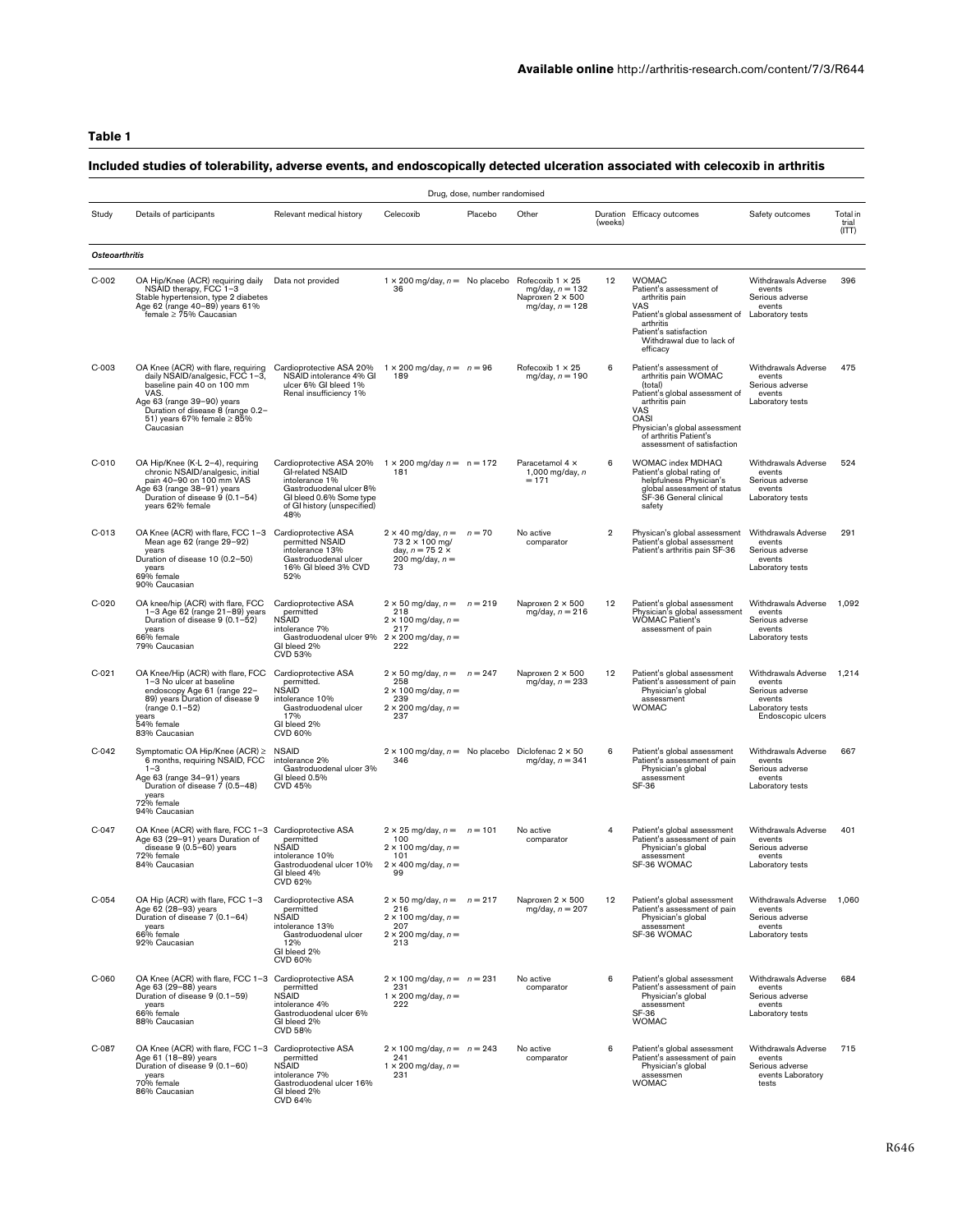# **Table 1** *(Continued)*

# **Included studies of tolerability, adverse events, and endoscopically detected ulceration associated with celecoxib in arthritis**

| C-096                       | OA<br>Knee/Hip/Hand ≥ 6 months (ACR)<br>requiring daily<br>analgesic/NSAID, FCC 1-3 Age 62<br>$(range 21-96) years$<br>76% female Duration of disease 7<br>(0.3-59) years                                                                          | Cardioprotective ASA use<br>7%<br>CVD 41%<br>Renal insufficiency 0.2%<br>Respiratory disease 5%<br>Diabetes 8%                                            | $2 \times 100$ mg/day, $n =$ No placebo Naproxen $2 \times 500$<br>4,393<br>$2 \times 200$ mg/day, $n =$<br>4,407           | mg/day, $n = 905$<br>Diclofenac $2 \times 50$<br>mg/day, $n =$<br>3,489 | 12             | Patient's global rating of<br>arthritis<br>Patient's assessment of pain<br>(VAS)<br><b>WOMAC</b><br>Physician's global assessment<br>of arthritis                                             | Withdrawals Adverse 13,194<br>events<br>Serious adverse<br>events<br>Laboratory tests                     |       |
|-----------------------------|----------------------------------------------------------------------------------------------------------------------------------------------------------------------------------------------------------------------------------------------------|-----------------------------------------------------------------------------------------------------------------------------------------------------------|-----------------------------------------------------------------------------------------------------------------------------|-------------------------------------------------------------------------|----------------|-----------------------------------------------------------------------------------------------------------------------------------------------------------------------------------------------|-----------------------------------------------------------------------------------------------------------|-------|
| $C-118$                     | OA Knee (ACR) with flare, FCC 1-3 Cardioprotective ASA<br>Age 61 (29-88) years<br>Duration of disease 8 (0.1-62)<br>years<br>65% female<br>82% Caucasian                                                                                           | permitted<br>NSAID intolerance 3%<br>Gastroduodenal ulcer 8%<br>GI bleed 1%<br>CVD 66%                                                                    | $2 \times 100$ mg/day, $n =$ $n = 200$<br>199                                                                               | Diclofenac $3 \times 50$<br>mg/day, $n = 199$                           | 6              | Patient's global assessment<br>Patient's assessment of pain<br>Physician's global<br>assessment<br><b>WOMAC</b>                                                                               | Withdrawals Adverse<br>events<br>Serious adverse<br>events<br>Laboratory tests                            | 598   |
| $C-149$                     | OA<br>Hip/Knee/Hand (ACR) requiring<br>NSAID, FCC 1-3 Stable treated<br>hypertension Age 74 (range 64-<br>95) years Duration of disease<br>range 0.3-61 years 67% female<br>Majority Caucasian                                                     | Cardioprotective ASA 38%<br><b>NSAID</b><br>intolerance 3%<br>Gastroduodenal ulcer 10%<br>GI bleed 3%<br>Oedema 26%<br>CHF 5%                             | $1 \times 200$ mg/day, $n =$ No placebo Rofecoxib 25 mg/<br>411                                                             | day, $n = 399$                                                          | 6              | Oedema Aggravated<br>hypertension Renal events                                                                                                                                                | Withdrawals Adverse<br>events<br>Serious adverse<br>events Laboratory<br>tests                            | 810   |
| $C-152$                     | OA Knee (ACR) with flare, FCC 1-<br>3, baseline pain 35 on 100 mm<br>VAS<br>Age 62 (range 40-88) years<br>Duration of disease 11 (range<br>$0.5 - s47$ ) years<br>71% female<br>80% Caucasian                                                      | Cardioprotective ASA<br>permitted<br><b>NSAID</b><br>intolerance 4%<br>Gastroduodenal ulcer 9%<br>GI bleed 0.5%                                           | $1 \times 200$ mg/day, $n = n = 60$<br>63                                                                                   | Rofecoxib $1 \times 25$<br>mg/day, $n = 59$                             | 6              | Patient's assessment of<br>arthritis pain<br>OA VAS<br>scale<br>Patient's global assessment of Laboratory tests<br>arthritis<br><b>WOMAC</b>                                                  | Withdrawals Adverse<br>events<br>Serious adverse<br>events                                                | 182   |
| $C-181$                     | OA<br>Hip/Knee/Hand (ACR) requiring<br>daily NSAID, FCC 1-3<br>Stable treated hypertension Age 73<br>(range 65-96) years Duration of<br>disease 12 (0-63) years<br>62% female<br>88% Caucasian                                                     | Cardioprotective ASA<br>permitted<br><b>NSAID</b><br>intolerance 2%<br>Gastroduodenal ulcer 8%<br>GI bleed 2%<br>Oedema 27%<br><b>CHF 3%</b>              | $1 \times 200$ mg/day, $n =$ No placebo Rofecoxib $1 \times 25$<br>549                                                      | mg/day, $n = 543$                                                       | 6              | Blood pressure Oedema<br>Weight Anti-hypertensive<br>medication                                                                                                                               | Withdrawals Adverse<br>events<br>Serious adverse<br>events<br>Laboratory tests                            | 1,092 |
| $C-209$                     | OA Knee with flare (ACR), requiring<br>chronic NSAID, FCC 1-3, initial<br>pain 40-90 on 100 mm VAS<br>Age 58 (range 45-83) years<br>Duration of disease 5 (range 0.1-<br>36) years<br>80% female Afro-American<br>population                       | Data not provided                                                                                                                                         | $1 \times 200$ mg/day, $n = n = 66$<br>125                                                                                  | Naproxen $2 \times 500$<br>mg/day, $n = 125$                            | 6              | Patient's assessment of<br>arthritis pain<br>Patient's global assessment<br>Physician's global<br>assessment<br><b>WOMAC</b>                                                                  | Withdrawals Adverse<br>events<br>Serious adverse<br>events<br>Laboratory tests                            | 316   |
| $C-210$                     | OA Knee (ACR) with flare, FCC 1-<br>3, requiring daily therapy, baseline<br>pain 40-90 on 100 mm<br>VAS<br>Age 65 (range 42-90) years 68%<br>female Duration of disease 5<br>$(0.3 - 38)$ years<br>Asian American population 100%<br>Asian descent | Data not provided                                                                                                                                         | $1 \times 200$ mg/day, $n = n = 76$<br>145                                                                                  | Naproxen 2 × 500<br>mg/day, $n = 141$                                   | 6              | Patient's assessment of<br>arthritis pain<br>Patient's global assessment<br>Physician's global assessment<br>Pain Satisfaction<br><b>WOMAC</b>                                                | Withdrawals Adverse<br>events<br>Serious adverse<br>events<br>Laboratory tests                            | 362   |
| $C-211$                     | OA Knee (ACR) with flare, requiring Data not provided<br>daily NSAID, FCC 1-3, baseline<br>pain 40-90 on 100 mm VAS<br>Age 60 (range 40-88) years<br>Duration of disease 6 (range 0.1-<br>36 yrs) years<br>67% female Hispanic population          |                                                                                                                                                           | $1 \times 200$ mg/day, $n = n = 61$<br>125                                                                                  | Naproxen $2 \times 500$<br>mg/day, $n = 129$                            | 6              | Patient's assessment of<br>arthritis pain<br>Patient's global assessment<br>Physician's global assessment<br><b>WOMAC</b><br>Patient's satisfaction                                           | Withdrawals Adverse<br>events<br>Serious adverse<br>events<br>Laboratory tests                            | 315   |
| $C-216$                     | OA Knee, symptomatic, requiring<br>NSAID, initial pain 40 on 100 mm<br>VAS<br>Age 63 (range 20-92) years<br>Duration of disease 4 (range 0.1-<br>37) years<br>66% female Asian population                                                          | Cardioprotective ASA 3%<br><b>NSAID</b><br>intolerance 0.1%<br>GI bleed 0.2%<br>Gastroduodenal ulcer 6%<br>CVD 30%                                        | $2 \times 100$ mg/day, $n =$ $n = 192$<br>382                                                                               | Loxoprofen $3 \times 60$<br>mg/day, $n = 385$                           | $\overline{4}$ | Final global improvement<br>rating<br>Patient's assessment of<br>arthritis pain Physician's<br>and<br>patient's global assessment of<br>arthritis<br><b>WOMAC</b>                             | Withdrawals Adverse<br>events<br>Serious adverse<br>events<br>Laboratory tests<br>Global safety<br>rating | 959   |
| $C-249$                     | OA Hip/Knee (K-L confirmed),<br>baseline pain 40-90 on 100 mm<br>VAS<br>Age 63 (range 45-89) years<br>Duration of disease 9 (range 0.1-<br>50) years<br>66% female<br>≥ 80% Caucasian                                                              | Cardioprotective ASA 21% $1 \times 200$ mg/day, $n = n = 182$<br>GI-related<br><b>NSAID</b><br>intolerance 2%<br>Gastroduodenal ulcer 7%<br>GI bleed 0.7% | 189                                                                                                                         | Paracetamol 4 x<br>1,000 mg/day, n crossov MDHAQ<br>$= 185$             | er             | $2 \times 6$ WOMAC<br>Investigator global<br>assessment<br>Patient's assessments of<br>helpfulness and arthritis<br>SF-36                                                                     | Withdrawals Adverse<br>events<br>Serious adverse<br>events<br>Laboratory tests                            | 556   |
| <b>Rheumatoid arthritis</b> |                                                                                                                                                                                                                                                    |                                                                                                                                                           |                                                                                                                             |                                                                         |                |                                                                                                                                                                                               |                                                                                                           |       |
| $C-012$                     | Adult RA with flare $(ACR) \ge 6$<br>months, requiring NSAID, FCC<br>1-3 Age 56 (range 21-86) years<br>Duration of disease 11 (range<br>$0.5 - 50$ ) years<br>78% female<br>84% Caucasian                                                          | Cardioprotective ASA<br>permitted<br><b>NSAID</b><br>intolerance 9%<br>Gastroduodenal ulcer 3%<br>GI bleed 0.6%<br>CVD 43%                                | $2 \times 40$ mg/day, $n =$ $n = 84$<br>80<br>$2 \times 200$ mg/day, $n =$<br>82<br>$2 \times 400$ mg/day, $n =$<br>81      | No active<br>comparator                                                 | 4              | Patient's global rating of<br>arthritis<br>Arthritis pain, joint<br>tenderness, joint swelling                                                                                                | Withdrawals Adverse<br>events<br>Serious adverse<br>events<br>Laboratory tests                            | 327   |
| $C-022$                     | RA with flare (ACR) requiring<br>NSAID, FCC 1-3 No ulcer at<br>baseline endoscopy Age 54<br>(range 20-90) years Duration of<br>disease 10 (0.3-58) years<br>73% female<br>86% Caucasian                                                            | Cardioprotective ASA<br>permitted<br><b>NSAID</b><br>intolerance 10%<br>Gastroduodenal ulcer 15%<br>GI bleed 2%<br>CVD 44%                                | $2 \times 100$ mg/day, $n =$ $n = 231$<br>240<br>$2 \times 200$ mg/day, $n =$<br>235<br>$2 \times 400$ mg/day, $n =$<br>217 | Naproxen 2 × 500<br>mg/day, $n = 225$                                   | 12             | Patient's global assessment of<br>arthritis<br>Physician's global assessment<br>of arthritic<br>condition No. of swollen joints<br>ACR-20<br>responder index No. of tender/<br>painful joints | Withdrawals Adverse<br>events<br>Serious adverse<br>events<br>Laboratory tests<br>Endoscopic ulcers       | 1,148 |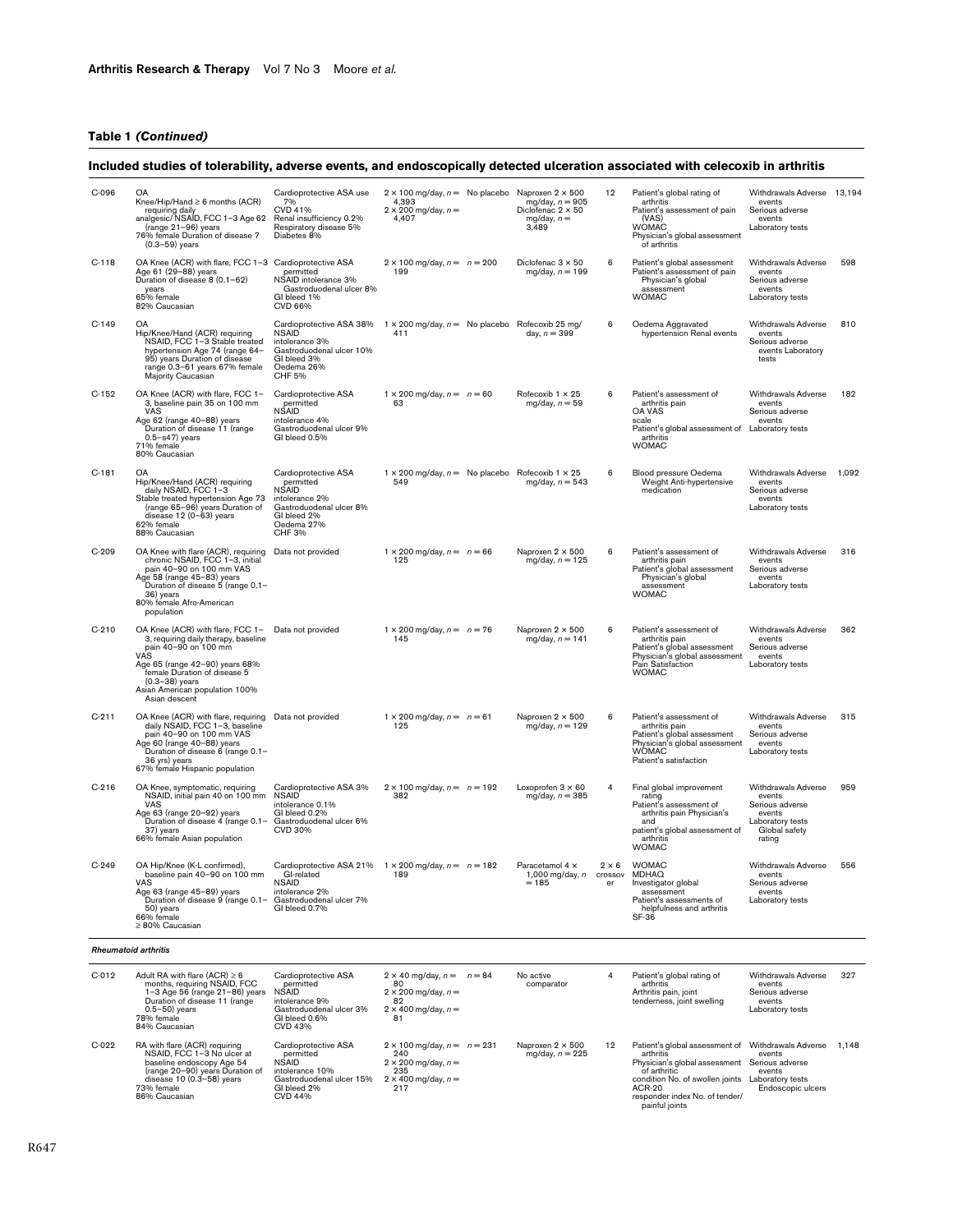### **Table 1** *(Continued)*

#### **Included studies of tolerability, adverse events, and endoscopically detected ulceration associated with celecoxib in arthritis**

| $C-023$ | RA (ACR) with flare requiring<br>NSAID, FCC 1-3 Age 55 (range<br>21-84) years Duration of disease<br>10 (range 0.3-60) years<br>73% female<br>86% Caucasian                                                | Cardioprotective ASA<br>permitted<br><b>NSAID</b><br>intolerance 10%<br>Gastroduodenal ulcer 8%<br>GI bleed 1%<br>CVD 44%      | $2 \times 100$ mg/day, $n =$ $n = 221$<br>228<br>$2 \times 200$ mg/day, $n =$<br>218<br>$2 \times 400$ mg/day, $n =$<br>217 | Naproxen $2 \times 500$<br>mg/day, $n = 218$                    | 12 | Patient's global assessment of<br>arthritis<br>Physician's global assessment<br>of arthritic<br>condition No. of swollen joints<br>ACR -20 responder index No.<br>of tender/painful joints | Withdrawals Adverse<br>events<br>Serious adverse<br>events<br>Laboratory tests                                                                    | 1.102 |
|---------|------------------------------------------------------------------------------------------------------------------------------------------------------------------------------------------------------------|--------------------------------------------------------------------------------------------------------------------------------|-----------------------------------------------------------------------------------------------------------------------------|-----------------------------------------------------------------|----|--------------------------------------------------------------------------------------------------------------------------------------------------------------------------------------------|---------------------------------------------------------------------------------------------------------------------------------------------------|-------|
| $C-041$ | Adult onset RA (ACR) $\geq 6$ months,<br>requiring NSAID, FCC 1-3 No<br>ulcer at baseline endoscopy Age<br>55 (range 20-85) years Duration<br>of disease10 $(0.6-53)$ years<br>73% female<br>98% Caucasian | Cardioprotective ASA not<br>permitted<br><b>NSAID</b><br>intolerance 7%<br>Gastroduodenal ulcer 8%<br>GI bleed 0.7%<br>CVD 25% | $2 \times 200$ mg/day, $n =$ No placebo<br>326                                                                              | Diclofenac (slow<br>release) $2 \times 75$<br>mg/day, $n = 329$ | 24 | Patient's global assessment<br>Physician's global assessment<br>Swollen joints Patient's<br>assessment of arthritis pain<br>SF-36                                                          | <b>Withdrawals Adverse</b><br>events<br>Serious adverse<br>events<br>Laboratory tests<br>Endoscopic ulcers<br>(not all patients<br>had endoscopy) | 655   |
|         | Osteoarthritis and rheumatoid arthritis                                                                                                                                                                    |                                                                                                                                |                                                                                                                             |                                                                 |    |                                                                                                                                                                                            |                                                                                                                                                   |       |
| $C-062$ | $OA/RA \geq 3$ months, requiring<br>NSAID, FCC 1-3 No ulcer at<br>baseline endoscopy Duration of<br>OA 10 (0.3-50) years, RA 10<br>$(0.4-43)$ years Age 57 (range<br>22-86) years                          | Cardioprotective ASA<br>permitted<br><b>NSAID</b><br>intolerance 13%<br>Gastroduodenal ulcer 20%<br>GI bleed 4%                | $2 \times 200$ mg/day, $n =$<br>269                                                                                         | No placebo Naproxen $2 \times 500$<br>mg/day, $n = 267$         | 12 | Patient's global assessment<br>Physcian's global assessment<br>SF-36                                                                                                                       | <b>Withdrawals Adverse</b><br>events<br>Serious adverse<br>events<br>Laboratory tests<br>Endoscopic ulcers                                        | 536   |

|                                            | 22 July 19410<br>67% female<br>83% Caucasian                                                                                                                                                           | --------<br>CVD 53%                                                                                                       |                                                                           |                                                                              |    |                                                                                                          | =…===============                                                                                          |       |
|--------------------------------------------|--------------------------------------------------------------------------------------------------------------------------------------------------------------------------------------------------------|---------------------------------------------------------------------------------------------------------------------------|---------------------------------------------------------------------------|------------------------------------------------------------------------------|----|----------------------------------------------------------------------------------------------------------|------------------------------------------------------------------------------------------------------------|-------|
| $C-071$                                    | $OA/RA \geq 3$ months, requiring<br>NSAID. FCC 1-3 No ulcer at<br>baseline Age 57 (22-87) years<br>Duration of disease 10 (0.3-48)<br>years<br>68% female<br>82% Caucasian                             | Cardioprotective ASA<br>permitted<br><b>NSAID</b><br>intolerance 7%<br>Gastroduodenal ulcer 12%<br>GI bleed 2%<br>CVD 42% | $2 \times 200$ mg/day, $n =$ No placebo Diclofenac $2 \times 75$<br>365   | mg/day, $n = 387$<br>Ibuprofen $3 \times 800$<br>mg/day, $n = 345$           | 12 | Patient's global assessment<br>Physcian's global assessment<br>$SF-36$                                   | Withdrawals Adverse<br>events<br>Serious adverse<br>events<br>Laboratory tests<br>Endoscopic ulcers        | 1.097 |
| $C-102$                                    | OA/RA, requiring NSAID >3 months<br>Age 60 (range 18-90) years<br>69% female<br>88% Caucasian                                                                                                          | Cardioprotective ASA<br>permitted<br><b>NSAID</b><br>intolerance 9%<br>Gastroduodenal ulcer 8%<br>GI bleed 2%<br>CVD 40%  | $2 \times 400$ mg/day, $n =$ No placebo Ibuprofen $3 \times 800$<br>3.987 | mg/day, $n =$<br>1.985<br>Diclofenac $2 \times 75$<br>mg/day, $n =$<br>1.996 | 52 | Patient's global assessment<br>Patient's assessment of<br>arthritis pain<br>SF-36<br><b>SODA</b>         | <b>Withdrawals Adverse</b><br>events<br>Serious adverse<br>events<br>Laboratory tests<br><b>CSUGIEs</b>    | 7.968 |
| $C-105$                                    | OA/RA<br>(documented clinical diagnosis for ≥<br>3 months), requiring NSAID, FCC<br>1-3 Age 50 (range 17-78) years<br>Duration of disease not given<br>84% female Asian population                     | Cardioprotective ASA<br>permitted<br>Gastroduodenal ulcer 0.5%<br>GI bleed 0.02%<br><b>CVD 1%</b>                         | $2 \times 100$ mg/day, $n =$ No placebo Diclofenac $2 \times 50$<br>327   | mg/day, $n = 330$                                                            | 12 | Patient's global assessment<br>Physcian's global assessment<br>Patient's assessment of<br>arthritis pain | <b>Withdrawals Adverse</b><br>events<br>Serious adverse<br>events<br>Laboratory tests<br>Endoscopic ulcers | 657   |
| $C-106$                                    | OA/RA<br>(documented clinical diagnosis),<br>requiring NSAID, FCC 1-3 Age<br>55 (range 18-80) years Duration<br>of disease not given 17% female<br>$\geq$ 99% Asian                                    | Cardioprotective ASA<br>permitted<br>Gastroduodenal ulcer 9%<br>GI bleed 3% CVD 10%                                       | $2 \times 100$ mg/day, $n =$ No placebo Diclofenac $2 \times 50$<br>63    | mg/day, $n = 61$                                                             | 12 | Patient's global assessment<br>Physcian's global<br>assessment Patient's<br>assessment of arthritis pain | <b>Withdrawals Adverse</b><br>events Serious<br>adverse events<br>Laboratory tests<br>Endoscopic ulcers    | 124   |
| $C-107$                                    | OA/RA (documented clinical<br>$diagnostic \geq 3$ months) requiring<br>NSAID, FCC 1-3 Age 53 (range<br>24-88) years Duration OA 4<br>$(0.5-13)$ years, RA 6 $(0.5-19)$<br>years 83% female ≥ 99% Asian | Cardioprotective ASA<br>permitted<br>Gastroduodenal ulcer<br>10% GI bleed 3% CVD<br>14%                                   | $2 \times 100$ mg/day, $n =$ No placebo Diclofenac $2 \times 50$<br>44    | mg/day, $n = 44$                                                             | 12 | Patient's global assessment<br>Physcian's global<br>assessment Patient's<br>assessment of arthritis pain | <b>Withdrawals Adverse</b><br>events Serious<br>adverse events<br>Laboratory tests<br>Endoscopic ulcers    | 88    |
| $C-849$<br>(Pooled<br>105.<br>106.<br>107) | OA/RA                                                                                                                                                                                                  |                                                                                                                           | $2 \times 100$ mg/day, $n =$ No placebo Diclofenac $2 \times 50$<br>434   | mg/day, $n = 435$                                                            | 12 |                                                                                                          | Endoscopic ulcers<br>(pooled 105, 106,<br>107)                                                             | 880   |

All trials had a quality score of 5/5, and a validity score of 16/16. ACR, American College of Rheumatology; ASA, acetylsalicylic acid; CHF, chronic heart failure; CSUGIE, clinically significant upper gastrointestinal<br>even

# *Information collected on adverse events*

In all studies, information was collected on patients who experienced any adverse event, serious adverse events, adverse events relating to body systems, and discontinuations. Information was collected on the occurrence of endoscopically detected ulcers and erosions from those trials in which all patients were scheduled to have endoscopy before and at various times during treatment. Definitions used in the trials were those of the World Health Organization (Adverse Reaction Terminology). The definitions used in this review are in Additional file 2.

# **Meta-analysis**

#### *Outcomes chosen for the meta-analysis*

Outcomes chosen related to adverse events and tolerability. These included discontinuation (all-cause, lack of efficacy, adverse event, and gastrointestinal adverse event), patients with any adverse event, patients with any treatment-related adverse event, and patients with any serious adverse event.

For gastrointestinal adverse events, we included an overall measure of gastrointestinal tolerability as well as individual gastrointestinal adverse events of nausea, vomiting, abdominal pain, dyspepsia, diarrhoea, and ulcers or bleeds. Treatmentemergent ulcers and bleeds were analysed together because of their important sequelae. Endoscopically detected ulcers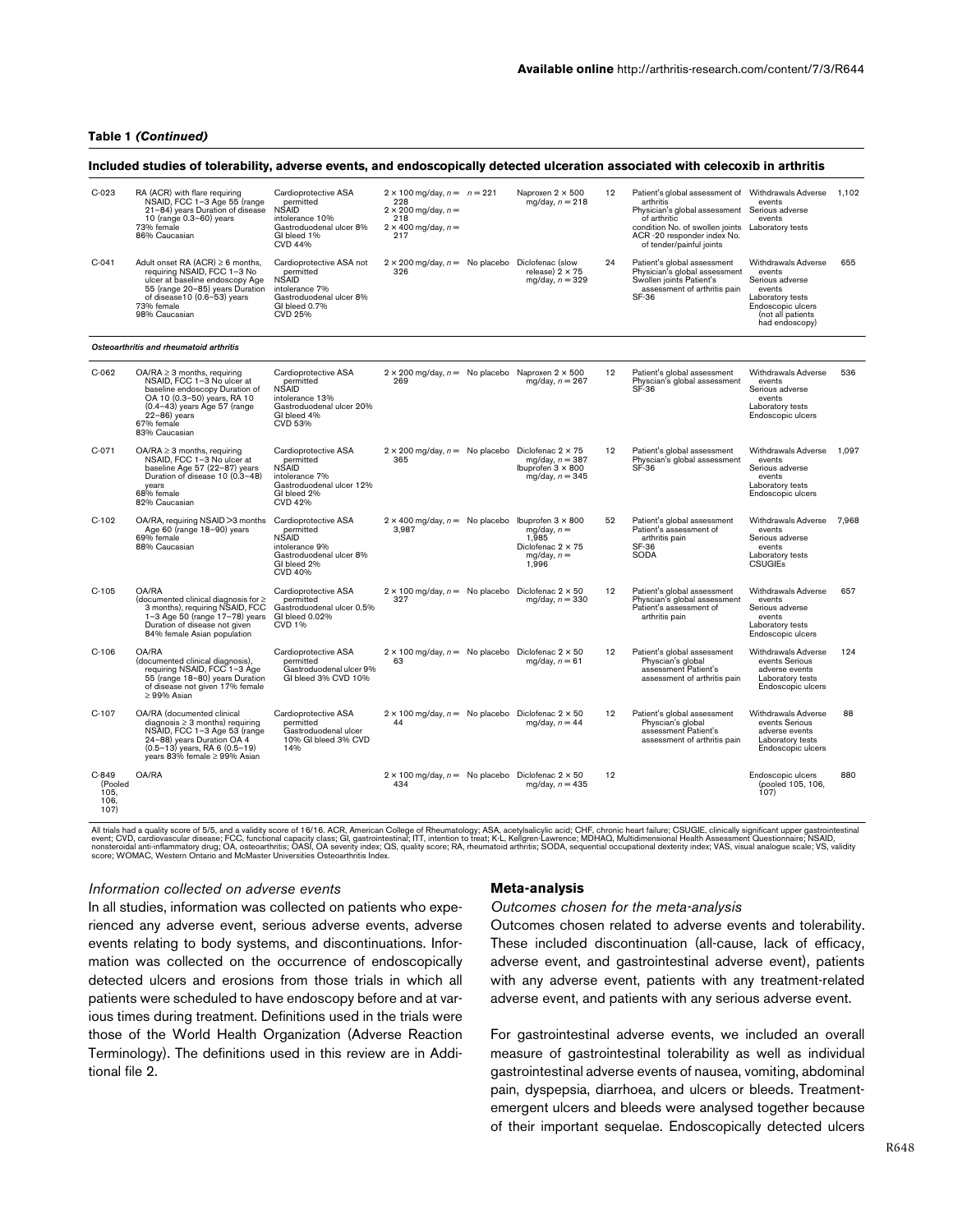were taken from reports in which all patients in the trial had endoscopy with the specific intent of measuring endoscopic lesions, and where this was a prime outcome in the trial. They were additionally analysed according to the concomitant use of low-dose aspirin.

Specific cardio-renal adverse events included cardiac failure, hypertension, raised creatinine, and oedema at any body site. Analysis of oedema by body site, or hypertension by subcategory, was not carried out, as event numbers were too low for practicable analysis.

# *Trial quality and validity*

Three authors independently read each clinical trial report and scored the reports for reporting quality and validity. Disagreements were discussed and consensus achieved. Trials were scored for quality using a three-item, 1- to 5-point scale [12], and at least two points, one each for randomisation and double blinding, were required for inclusion. Trials were scored for validity using an eight-item, 16-point scale [13]; there was no minimum requirement for inclusion in the systematic review.

### *Analysis*

Guidelines for quality of reporting of meta-analyses were followed where appropriate [14].

The prior intention was to pool data where there was clinical homogeneity, with similarity in terms of patients, dose, duration, outcomes, and comparators. It was recognised, however, that this could lead to a large number of comparisons, with small numbers of events, where random chance could dominate effects of treatment on adverse events [15].

The main issues were the comparator treatments in trials and the dose of celecoxib. Pooling of data was therefore restricted to comparison between celecoxib and placebo, paracetamol, rofecoxib, and NSAIDs, because each comparator had a different mechanism of action from any other. In addition, analysis of celecoxib against all active comparators combined was carried out. For active comparisons, most of the information was likely to reside in those between celecoxib and NSAIDs, and we chose to perform two analyses: comparisons of all doses of celecoxib with all doses of NSAIDs, and between licensed daily doses of celecoxib and licensed doses of NSAIDs. NSAIDs were used at licensed doses, usually at maximum daily dose, and rofecoxib was used at 25 mg daily.

Information for osteoarthritis and rheumatoid arthritis was combined because the number of patients in trials with rheumatoid arthritis was small. Though there are differences between the conditions, notably age of onset, there are no clear reasons why treatment-emergent adverse events should differ between conditions. Analysis of celecoxib dose, and of duration of studies, was restricted to discontinuations due to lack of efficacy or to adverse events, where there were more

than 20 events, and where the outcome had direct clinical relevance.

Analysis of data could potentially be performed in two ways. The simplest method would be to combine the absolute proportions of patients experiencing an adverse event, using the intention-to-treat population (randomised, at least one dose of drug) as the denominator. This method has a potential disadvantage of not taking into account different durations of studies, and possible different exposures between treatments because of different withdrawal rates. An alternative method would be to calculate adverse events as the rate of events occurring per year of exposure, theoretically taking both different durations and differential exposure into account.

This second method was impractical for several reasons. Trial reports generally did not have information to allow calculation of median duration of use. For instance, they reported neither average days of use nor individual days of use, so that an average could not be calculated. The reports generally had information on compliance, and generally there was no significant difference between celecoxib and its comparators. The two largest trials, with over half the patients, gave patient years of exposure in the trial reports, and these were identical for celecoxib and NSAID. In a separate analysis of cardiovascular events in celecoxib trials, which included 30,000 of the 40,000 patients in this review, there were negligible differences between treatment durations [16].

Outcomes were pooled in an intention-to-treat (number of patients randomised and receiving at least one dose of trial drug) analysis. Homogeneity tests and funnel plots, though commonly used in meta-analysis, were not used here because they have been found to be unreliable [17-19]. Instead clinical homogeneity was examined graphically [20]. Relative benefit (or risk) and number-needed-to-treat (or harm) were calculated with 95% confidence intervals. Relative risk was calculated using a fixed effects model [21], with no statistically significant difference between treatments assumed when the 95% confidence intervals included unity. We added 0.5 to celecoxib and comparator arms of trials in which at least one arm had no events. Number-needed-to-treat (or harm) was calculated by the method of Cook and Sackett [22], using the pooled number of observations.

Adverse outcomes were described in terms of harm or prevention of harm, as follows. When significantly fewer adverse events occurred with celecoxib than with a control substance (placebo or active), we used the term 'the number-needed-totreat to prevent one event' (NNTp). When significantly more adverse events occurred with celecoxib than with an active comparator (paracetamol, rofecoxib, NSAID) we used the term 'number-needed-to-treat to harm one patient' (NNH).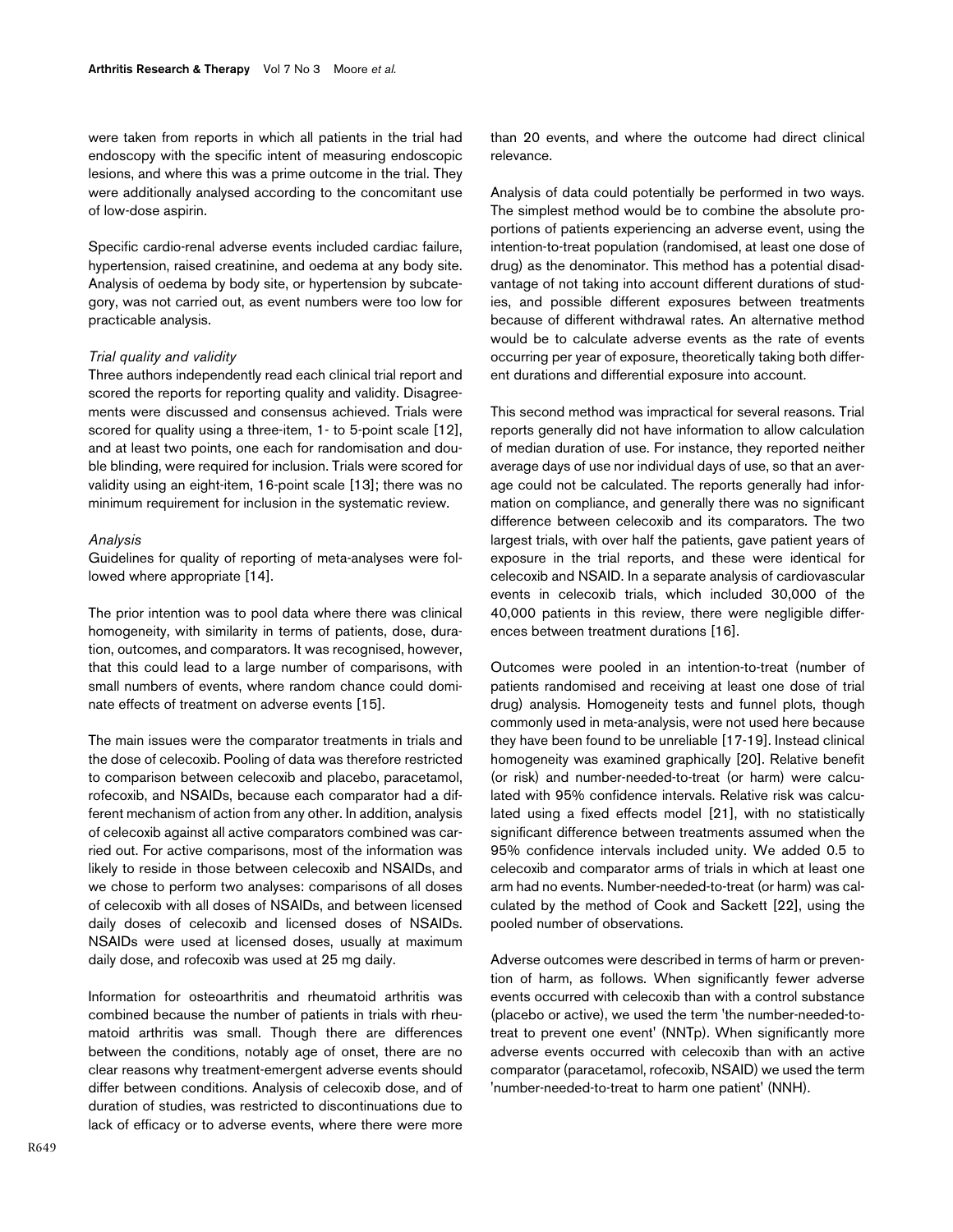# <span id="page-6-0"></span>**Analysis of discontinuations by comparator, in studies of adverse events associated with celecoxib in arthritis**

|                                                |                         |                              | Number of      |          | Incidence of events (%) |            |                                        |                                       |
|------------------------------------------------|-------------------------|------------------------------|----------------|----------|-------------------------|------------|----------------------------------------|---------------------------------------|
| Outcome and comparisons                        | Celecoxib daily<br>dose | Comparator and daily<br>dose | Trials         | Patients | Celecoxib               | Comparator | Relative risk <sup>a</sup> (95%<br>CI) | NNTpb or NNH <sup>c</sup><br>(95% CI) |
| All-cause discontinuation                      |                         |                              |                |          |                         |            |                                        |                                       |
| Celecoxib v placebo                            | Any                     | Placebo                      | 19             | 9,919    | 28                      | 40         | $0.64(0.61 - 0.68)$ <sup>a</sup>       | $8.4(7-10)$ b                         |
| Celecoxib v paracetamol                        | Any                     | Paracetamol 4,000 mg         | 2              | 1,056    | 17                      | 25         | $0.69(0.54 - 0.88)^a$                  | 13 $(8-35)$ b                         |
| Celecoxib v rofecoxib                          | Any                     | Rofecoxib 25 mg              | 5              | 2,671    | 14                      | 14         | $1.0(0.8-1.2)$                         |                                       |
| Celecoxib (200/400) v<br><b>NSAID</b>          | 200-400 mg              | NSAID to maximum daily       | 19             | 22,616   | 23                      | 23         | $0.96(0.91 - 1.01)$                    |                                       |
| Celecoxib (any dose) v<br><b>NSAID</b>         | Any                     | NSAID to maximum daily       | 20             | 31,711   | 31                      | 34         | $0.96(0.93 - 0.99)^a$                  | 28 (22-40)b                           |
| Celecoxib (any dose) v any<br>active           | Any                     | Any active comparator        | 26             | 35,302   | 29                      | 32         | $0.95(0.92 - 0.98)^a$                  | 36 $(27-57)$ <sup>b</sup>             |
| Lack-of-efficacy discontinuation               |                         |                              |                |          |                         |            |                                        |                                       |
| Celecoxib v placebo                            | Any                     | Placebo                      | 19             | 9,914    | 17                      | 28         | $0.53(0.49 - 0.57)^a$                  | $9.0(8-11)$ b                         |
| Celecoxib v paracetamol                        | Any                     | Paracetamol 4,000 mg         | 2              | 1,056    | 7.2                     | 11         | $0.66$ $(0.45 - 0.97)^a$               | 27 (14-390) <sup>b</sup>              |
| Celecoxib v rofecoxib                          | Any                     | Rofecoxib 25 mg              | 5              | 2,671    | 2.2                     | 1.5        | $1.5(0.84 - 2.6)$                      |                                       |
| Celecoxib (200/400) v<br><b>NSAID</b>          | 200-400 mg              | NSAID to maximum daily       | 19             | 22,613   | 8.0                     | 6.3        | 1.1 $(1.02 - 1.23)^a$                  | 58 $(42-97)$ c                        |
| Celecoxib (any dose) v<br><b>NSAID</b>         | Any                     | NSAID to maximum daily       | 20             | 31,708   | 11.3                    | 10.4       | $1.02(0.96 - 1.1)$                     |                                       |
| Celecoxib (any dose) v any<br>active           | Any                     | Any active comparator        | 26             | 35,299   | 10.6                    | 9.6        | $1.0(0.95 - 1.1)$                      |                                       |
| Adverse-event<br>discontinuation               |                         |                              |                |          |                         |            |                                        |                                       |
| Celecoxib v placebo                            | Any                     | Placebo                      | 19             | 9,914    | 6.6                     | 5.5        | $1.2(0.97 - 1.4)$                      |                                       |
| Celecoxib v paracetamol                        | Any                     | Paracetamol 4,000 mg         | 2              | 1,056    | 4.3                     | 5.4        | $0.81(0.47 - 1.4)$                     |                                       |
| Celecoxib v rofecoxib                          | Any                     | Rofecoxib 25 mg              | 5              | 2,662    | 6.2                     | 6.8        | $0.91(0.68 - 1.2)$                     |                                       |
| Celecoxib (200/400) v<br><b>NSAID</b>          | 200-400 mg              | NSAID to maximum daily       | 19             | 22,613   | 8.5                     | 9.9        | $0.84$ (0.77-0.92) <sup>a</sup>        | 74 (47-180)b                          |
| Celecoxib (any dose) v<br><b>NSAID</b>         | Any                     | NSAID to maximum daily       | 20             | 31,708   | 11.4                    | 14.6       | $0.86(0.81 - 0.91)^a$                  | 31 $(25-41)^{b}$                      |
| Celecoxib (any dose) v any<br>active           | Any                     | Any active comparator        | 26             | 35,299   | 10.9                    | 13.5       | $0.87$ (0.82-0.92) <sup>a</sup>        | 38 $(30-51)$ b                        |
| Gastrointestinal-adverse-event discontinuation |                         |                              |                |          |                         |            |                                        |                                       |
| Celecoxib v placebo                            | Any                     | Placebo                      | 11             | 5,933    | 2.5                     | 2.0        | $1.2(0.8-1.7)$                         |                                       |
| Celecoxib v paracetamol                        | Any                     | Paracetamol 4,000 mg         | $\overline{2}$ | 726      | 1.6                     | 2.6        | $0.6(0.2 - 1.6)$                       |                                       |
| Celecoxib v rofecoxib                          | Any                     | Rofecoxib 25 mg              | 5              | 2,671    | 2.2                     | 2.9        | $0.7(0.5-1.2)$                         |                                       |
| Celecoxib (200/400) v<br><b>NSAID</b>          | 200-400 mg              | NSAID to maximum daily       | 11             | 18,639   | 4.8                     | 6.5        | $0.7(0.6-0.8)$ a                       | 58 (42-98)b                           |
| Celecoxib (any dose) v<br><b>NSAID</b>         | Any                     | NSAID to maximum daily       | 12             | 27,299   | 6.4                     | 9.6        | $0.75(0.7-0.8)$ <sup>a</sup>           | 31 $(26-40)$ b                        |
| Celecoxib (any dose) v any<br>active           | Any                     | Any active comparator        | 18             | 30,560   | 6                       | 8.7        | $0.75(0.7-0.8)$ <sup>a</sup>           | 37 $(30-48)$ b                        |

ªRelative risk: **bold** indicates statistically significant difference. <sup>b</sup>NNTp (number-needed-to-treat to prevent one event) is indicated by **bold**. <sup>c</sup>NNH (number-needed-to-<br>treat to harm one patient). CI, confidence inte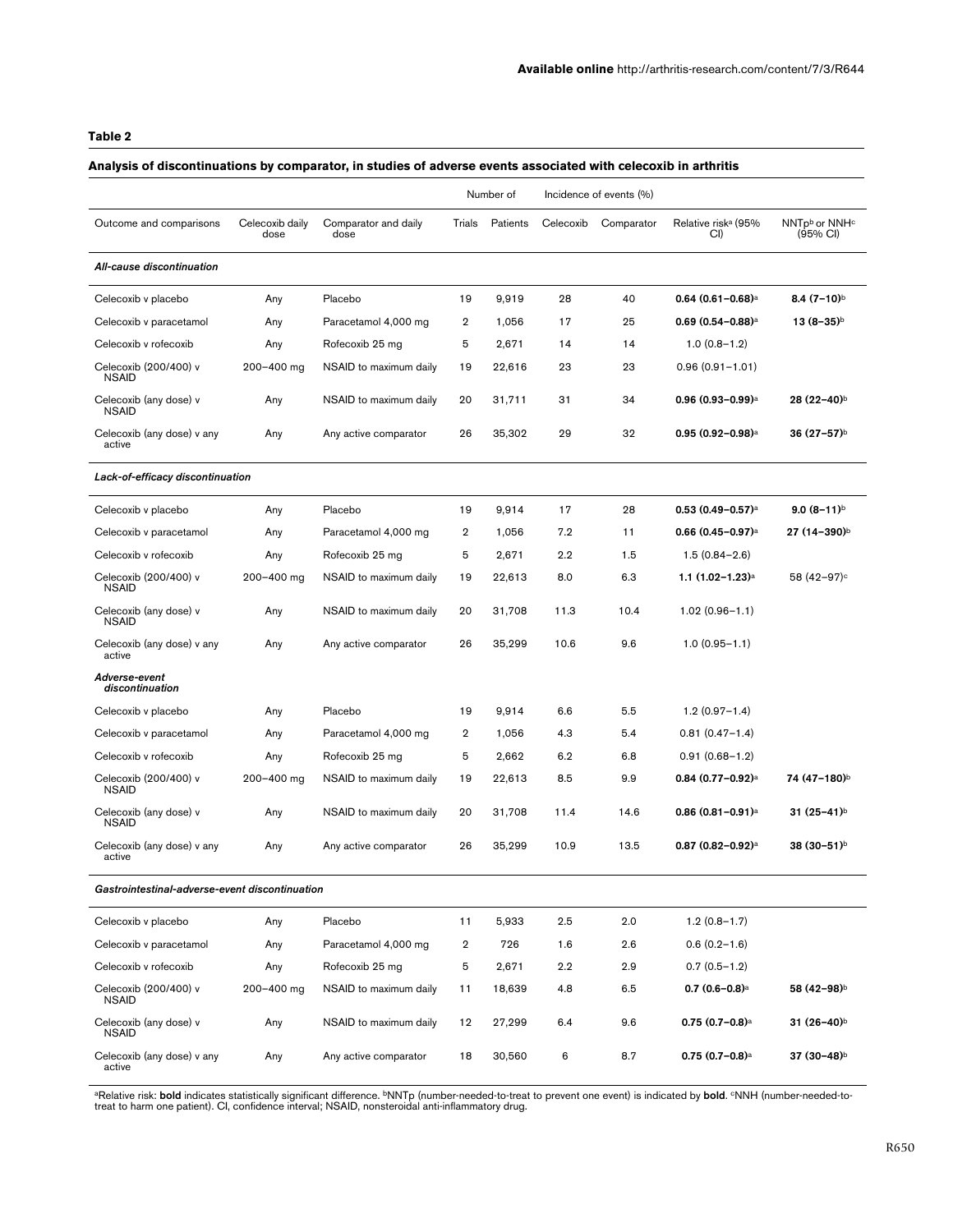# **Results**

**Trials**

Clinical reports of 31 randomised trials – 21 in osteoarthritis, 4 in rheumatoid arthritis, and 6 in mixed osteoarthritis or rheumatoid arthritis – were provided for the analysis. Full company study reports for 23 trials contained 180,000 pages. These were comprehensive documents including detailed methods and results sections, tables, and figures. Appendices provided descriptions of the outcome measurement tools used, individual patient outcomes, compliance, case report forms, detailed statistical analyses, and protocol amendments. Full clinical trial reports were not available for eight trials, but extensive clinical trial summaries were provided. Information was extracted directly from the clinical trial reports or summaries.

All trials scored the maximum of five points for quality (Table [1](#page-2-0)), since they clearly described withdrawals in addition to the methods of randomisation and double blinding. All studies also scored the maximum of 16 points on the validity scale.

The 31 trials had 39,605 patients who were randomised and received at least one dose of study medication (intention-totreat population). Of these, 25,903 had osteoarthritis, 3,232 had rheumatoid arthritis, and 10,470 were in trials including patients with both conditions. Sixteen of 21 trials in osteoarthritis (8,947 patients) lasted 2 to 6 weeks (13 lasted six weeks), and five (16,956 patients) lasted 12 weeks. One of the four trials (327 patients) in rheumatoid arthritis lasted 6 weeks, the other three (2,905 patients) lasted 12 or 24 weeks. Five trials in both osteoarthritis and rheumatoid arthritis (2,502 patients) lasted 12 weeks, and the other (7,968 patients) lasted 52 weeks (though the mean duration of exposure in all three treatment groups was about 7 months; 0.54 to 0.58 years). Most of the observations (77%) were therefore in trials of 12 weeks or longer.

Doses of celecoxib were 50 to 800 mg daily, mostly as twicedaily dosing. In trials of 2 to 6 weeks, 88% of the doses were 200 mg daily. In trials of 12 weeks' duration, 46% of doses were 200 mg and 46% were of 400 mg daily. In trials of 24 weeks or longer, 92% of doses were of 800 mg daily. Longerlasting trials used higher doses of celecoxib. In comparisons with placebo, 88% of 6,857 patients taking celecoxib had doses in the licensed range of 200 to 400 mg daily. In comparisons with paracetamol and rofecoxib, the celecoxib dose was 200 mg daily. Analysis of licensed doses of celecoxib (200 to 400 mg daily) and NSAIDs not only avoided higher (800 mg) doses, but also the 52-week study that used 800 mg of celecoxib.

### **Patients and adverse events**

Details of the patients included in the trials are in Table [1](#page-2-0). In most trials, the majority of patients were women whose average age was 60 years or above (range 17 to 96 years). The relevant medical history, notably about NSAID intolerance or

gastrointestinal symptoms after use of NSAIDs and about use of prophylactic low-dose aspirin, was usually reported. Three trials (002, 149, 181) specifically recruited patients with stable, treated hypertension in addition to arthritis. Patients were predominantly Caucasian, but several studies specifically recruited only Asian participants, or those of mixed Asian, Afro-Caribbean, or Hispanic descent.

The adverse event outcomes measured in each trial are detailed in Additional file 3. All of the adverse events were those reported by trial investigators, and none was reported after independent, blinded adjudication.

Adverse events were measured by recording treatment-emergent events, clinical laboratory test results, or changes from baseline in vital signs found by physical examination. At each follow-up visit, patients were asked if they had experienced any symptoms not associated with their arthritis. Patients and study personnel were blinded to the identification of medication throughout the study, and if randomisation blind was broken, the patient was removed from the study.

# **Discontinuation**

Details of discontinuations are shown in Table [2](#page-6-0). All-cause and lack-of-efficacy discontinuations were less frequent with celecoxib than with placebo or paracetamol. Adverse-event and gastrointestinal-adverse-event discontinuation (Fig. 1) **Figure 1**



Scatter plot of trials comparing celecoxib with NSAID for discontinuations due to gastrointestinal adverse events. Celecoxib at any dose is represented. The red symbol represents the longest trial, at 52 weeks. GI, gastrointestinal; NSAID, nonsteroidal anti-inflammatory drug.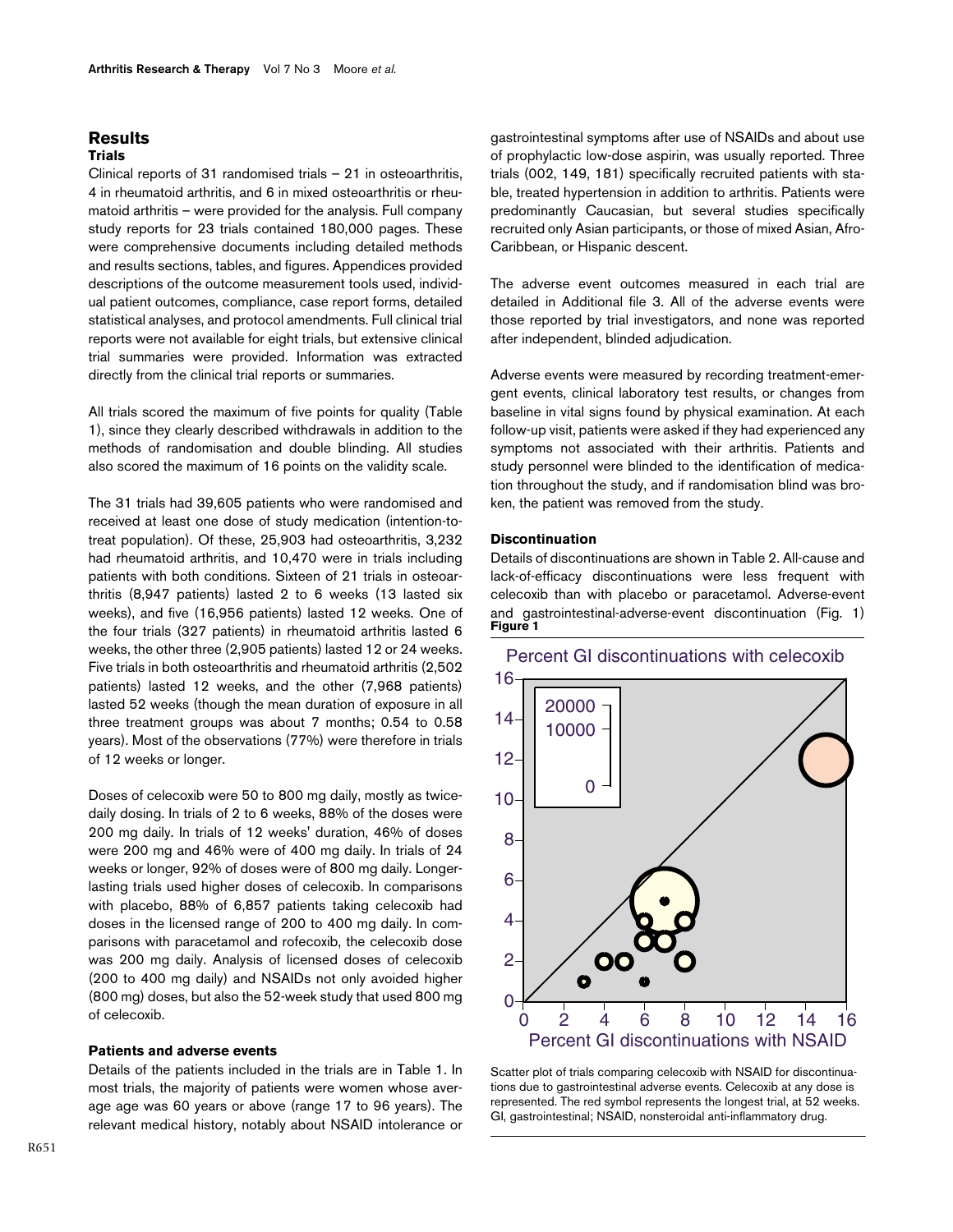was less frequent with celecoxib than with NSAIDs (licensed dose or any dose) or any active comparator. All-cause discontinuations were also less frequent with any dose of celebcoxib compared with NSAID or any active comparator. Licensed doses of celebcoxib were not significantly different. Celecoxib did not differ from rofecoxib. The NNTp to prevent discontinuation due to lack of efficacy was 9 (8 to 11) compared with placebo, and 27 (14 to 390) compared with paracetamol. Licensed doses of celecoxib had an NNTp of 74 (47 to 180) for discontinuations due to an adverse event, and an NNTp of 58 (42 to 98) for discontinuations due to a gastrointestinal adverse event, compared with NSAIDs.

<span id="page-8-0"></span>**Table 3**

# **Discontinuations of treatment in arthritis because of lack of efficacy or adverse events**

|                     |             |               | Lack-of-efficacy discontinuations |              | Adverse-event discontinuations  |                     |              |                                 |
|---------------------|-------------|---------------|-----------------------------------|--------------|---------------------------------|---------------------|--------------|---------------------------------|
| Duration<br>(weeks) | Treatment   | Dose (mg/day) | Number of<br>events               | Total number | Discontinuations, %<br>(95% CI) | Number of<br>events | Total number | Discontinuations, %<br>(95% CI) |
|                     |             |               |                                   |              |                                 |                     |              |                                 |
| $2 - 6$             | Placebo     |               | 339                               | 1,925        | 17.6 (15.8-19.4)                | 97                  | 1,925        | $5.0(4.0 - 6.0)$                |
|                     | Celecoxib   | < 100         | 42                                | 253          | $16.6(12.1-21.1)$               | 8                   | 253          | $3.2(1.0-5.4)$                  |
|                     | Celecoxib   | 100           |                                   | No data      |                                 |                     | No data      |                                 |
|                     | Celecoxib   | 200           | 203                               | 4,190        | $4.8(4.2 - 5.4)$                | 223                 | 4,190        | $5.3(4.7-5.9)$                  |
|                     | Celecoxib   | 400           | 12                                | 155          | $7.7(3.6 - 11.8)$               | 5                   | 155          | $3.2(0.5 - 5.9)$                |
|                     | Celecoxib   | 800           | 15                                | 180          | $8.3(4.2 - 12.4)$               | 14                  | 180          | $7.8(3.9 - 11.7)$               |
|                     | Paracetamol | 4,000         | 55                                | 502          | $11.0 (8.3 - 13.7)$             | 27                  | 502          | $5.4(3.4 - 7.4)$                |
|                     | Rofecoxib   | 25            | 19                                | 1,191        | $1.6(0.8-2.4)$                  | 77                  | 1,191        | $6.5(5.1 - 7.9)$                |
|                     | Naproxen    | 1,000         | 5                                 | 395          | $1.3(0.1 - 2.5)$                | 31                  | 395          | $7.8(5.3 - 10.3)$               |
|                     | Diclofenac  | 100/150       | 13                                | 540          | $2.4(1.0-3.8)$                  | 51                  | 540          | $9.4(6.9 - 11.9)$               |
| 12                  | Placebo     |               | 521                               | 1,135        | 45.9 (43.0-48.8)                | 70                  | 1,135        | $6.2(4.8-7.6)$                  |
|                     | Celecoxib   | 100           | 145                               | 692          | $21(18.1 - 23.9)$               | 52                  | 692          | $7.5(5.5-9.5)$                  |
|                     | Celecoxib   | 200           | 571                               | 6,094        | $9.4(8.6 - 10.2)$               | 488                 | 6,094        | $8.0(7.4 - 8.6)$                |
|                     | Celecoxib   | 400           | 492                               | 6,166        | $8.0(7.4 - 8.6)$                | 590                 | 6,166        | $9.6(8.8 - 10.4)$               |
|                     | Celecoxib   | 800           | 128                               | 435          | 29.4 (25.1-33.7)                | 28                  | 435          | $6.4(4.0 - 8.8)$                |
|                     | Paracetamol | 4,000         |                                   | No data      |                                 |                     | No data      |                                 |
|                     | Rofecoxib   | 25            | $\mathbf{1}$                      | 132          | $0.8(0.0-2.4)$                  | 13                  | 132          | $9.8(4.7 - 14.9)$               |
|                     | Naproxen    | 1,000         | 374                               | 2,399        | 15.6 (14.2-17.0)                | 316                 | 2,399        | 13.2 (11.8–14.6)                |
|                     | Diclofenac  | 100/150       | 120                               | 4,311        | $2.8(2.2 - 3.4)$                | 338                 | 4,311        | $7.8(7.0 - 8.6)$                |
|                     | Ibuprofen   | 2,400         | 14                                | 345          | $4.1(1.9-6.3)$                  | 37                  | 345          | $10.7(7.4-14)$                  |
| $24+$               | Placebo     |               |                                   | No data      |                                 |                     | No data      |                                 |
|                     | Celecoxib   | 100           |                                   | No data      |                                 |                     | No data      |                                 |
|                     | Celecoxib   | 200           |                                   | No data      |                                 |                     | No data      |                                 |
|                     | Celecoxib   | 400           | 26                                | 326          | $8.0(5.1 - 10.9)$               | 34                  | 326          | $10.4(7.1 - 13.7)$              |
|                     | Celecoxib   | 800           | 691                               | 3,987        | $17.3(16.1 - 18.5)$             | 892                 | 3,987        | $22.4(21-23.8)$                 |
|                     | Paracetamol | 4,000         |                                   | No data      |                                 |                     | No data      |                                 |
|                     | Rofecoxib   | 25            |                                   | No data      |                                 |                     | No data      |                                 |
|                     | Naproxen    | 1,000         |                                   | No data      |                                 |                     | No data      |                                 |
|                     | Diclofenac  | 100/150       | 331                               | 2,325        | 14.2 (12.8-15.6)                | 593                 | 2,325        | 25.5 (23.7-27.3)                |
|                     | Ibuprofen   | 2,400         | 456                               | 1,985        | 23.0 (21.2-24.8)                | 456                 | 1,985        | 23.0 (21.2-24.8)                |

CI, confidence interval.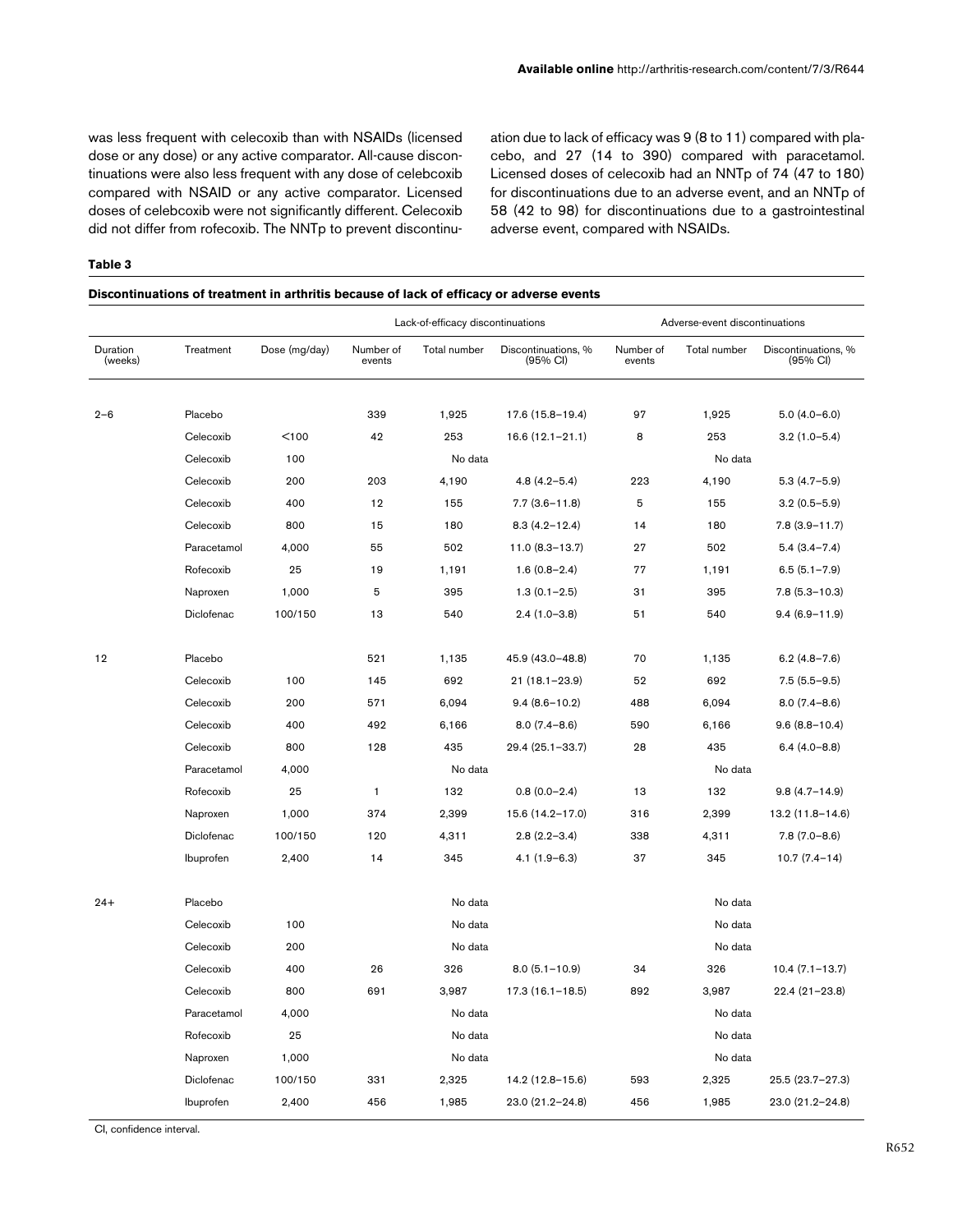# <span id="page-9-0"></span>**Analysis of arthritis patients according to gastrointestinal adverse events**

|                                                  |                         |                              |                | Number of |           | Incidence of events (%) |                                        |                                                 |
|--------------------------------------------------|-------------------------|------------------------------|----------------|-----------|-----------|-------------------------|----------------------------------------|-------------------------------------------------|
| Outcome and<br>comparisons                       | Celecoxib daily<br>dose | Comparator and daily<br>dose | Trials         | Patients  | Celecoxib | Comparator              | Relative risk <sup>a</sup> (95%<br>CI) | NNTpb or NNH <sup>c</sup><br>$(95% \text{ Cl})$ |
| Patient with any adverse event                   |                         |                              |                |           |           |                         |                                        |                                                 |
| Celecoxib v placebo                              | Any                     | Placebo                      | 19             | 9,919     | 55        | 48                      | $1.08(1.04 - 1.13)a$                   | $15(11-21)$ c                                   |
| Celecoxib v paracetamol                          | Any                     | Paracetamol 4,000 mg         | 2              | 1,056     | 32        | 32                      | $1.0(0.84-1.2)$                        |                                                 |
| Celecoxib v rofecoxib                            | Any                     | Rofecoxib 25 mg              | З              | 769       | 48        | 49                      | $0.97(0.84 - 1.1)$                     |                                                 |
| Celecoxib (200/400) v<br><b>NSAID</b>            | 200-400 mg              | NSAID to maximum<br>daily    | 19             | 22,615    | 45        | 50                      | $0.92(0.89 - 0.95)$ <sup>a</sup>       | 18 (14-23)b                                     |
| Celecoxib (any dose) v<br><b>NSAID</b>           | Any                     | NSAID to maximum<br>daily    | 20             | 31,711    | 53        | 60                      | $0.96(0.94 - 0.98)^a$                  | $15(13-18)$ <sup>b</sup>                        |
| Celecoxib (any dose) v<br>any active             | Any                     | Any active comparator        | 24             | 33,400    | 53        | 59                      | $0.96(0.94 - 0.98)^a$                  | 17 $(14-21)^{b}$                                |
| Patient with any treatment-related adverse event |                         |                              |                |           |           |                         |                                        |                                                 |
| Celecoxib v placebo                              | Any                     | Placebo                      | 19             | 9,919     | 9.5       | 8.1                     | 1.22 $(1.06 - 1.40)$ <sup>a</sup>      | 71 (39-450) <sup>c</sup>                        |
| Celecoxib v paracetamol                          | Any                     | Paracetamol 4,000 mg         | 3              | 1,056     | 9.0       | 8.8                     | $1.04(0.71 - 1.5)$                     |                                                 |
| Celecoxib v rofecoxib                            | Any                     | Rofecoxib 25 mg              | 4              | 1,579     | 6.6       | 9.0                     | $0.74(0.53 - 1.04)$                    |                                                 |
| Celecoxib (200/400) v<br><b>NSAID</b>            | 200-400 mg              | NSAID to maximum<br>daily    | 19             | 22,615    | 13.0      | 17.3                    | $0.77(0.72 - 0.82)^a$                  | $24(19-31)^{b}$                                 |
| Celecoxib (any dose) v<br><b>NSAID</b>           | Any                     | NSAID to maximum<br>daily    | 19             | 23,743    | 12.7      | 17.3                    | $0.77(0.72 - 0.82)^a$                  | $22(18-27)$                                     |
| Celecoxib (any dose) v<br>any active             | Any                     | Any active comparator        | 24             | 26,242    | 12.3      | 16.2                    | $0.78(0.73 - 0.83)^a$                  | $26(21-33)^{b}$                                 |
| Patient with any serious adverse event           |                         |                              |                |           |           |                         |                                        |                                                 |
| Celecoxib v placebo                              | Any                     | Placebo                      | 19             | 9,919     | 1.0       | 1.4                     | $0.67(0.46 - 0.98)^a$                  | 280 (120-790)b                                  |
| Celecoxib v paracetamol                          | Any                     | Paracetamol 4,000 mg         | $\overline{2}$ | 1,056     | 0.5       | 0.6                     | $0.76(0.14-4.1)$                       |                                                 |
| Celecoxib v rofecoxib                            | Any                     | Rofecoxib 25 mg              | 5              | 2,671     | 2.3       | 2.1                     | $1.1(0.68 - 1.9)$                      |                                                 |
| Celecoxib (200/400) v<br><b>NSAID</b>            | 200-400 mg              | NSAID to maximum<br>daily    | 19             | 22,612    | 2.5       | 2.6                     | $0.91(0.77 - 1.08)$                    |                                                 |
| Celecoxib (any dose) v<br><b>NSAID</b>           | Any                     | NSAID to maximum<br>daily    | 20             | 31,708    | 3.3       | 3.6                     | $1.02(0.91 - 1.15)$                    |                                                 |
| Celecoxib (any dose) v<br>any active             | Any                     | Any active comparator        | 26             | 35,299    | 3.2       | 3.4                     | $1.02(0.91 - 1.15)$                    |                                                 |
| Patient with any gastrointestinal adverse event  |                         |                              |                |           |           |                         |                                        |                                                 |
| Celecoxib v placebo                              | Any                     | Placebo                      | 17             | 9,512     | 26.0      | 19.0                    | 1.2 $(1.1-1.4)$ <sup>a</sup>           | $14(12-19)$ c                                   |
| Celecoxib v paracetamol                          | Any                     | Paracetamol 4,000 mg         | $\overline{2}$ | 1,056     | 12.0      | 11.0                    | $1.1(0.8-1.6)$                         |                                                 |
| Celecoxib v rofecoxib                            | Any                     | Rofecoxib 25 mg              | 5              | 2,671     | 16.0      | 18.0                    | $0.87(0.74 - 1.03)$                    |                                                 |
| Celecoxib (200/400) v<br><b>NSAID</b>            | 200-400 mg              | NSAID to maximum<br>daily    | 18             | 30,043    | 26.0      | 34.0                    | $0.84(0.81 - 0.87)^a$                  | 12 (10-13)b                                     |
| Celecoxib (any dose) v<br><b>NSAID</b>           | Any                     | NSAID to maximum<br>daily    | 18             | 31,171    | 26.0      | 34.0                    | $0.84$ (0.81-0.87) <sup>a</sup>        | 12 $(10-13)^{b}$                                |
| Celecoxib (any dose) v<br>any active             | Any                     | Any active comparator        | 24             | 34,762    | 26.0      | 32.0                    | $0.85(0.82 - 0.88)$ a                  | 14 (12-16)b                                     |

ªRelative risk: **bold** indicates statistically significant difference. <sup>b</sup>NNTp (number-needed-to-treat to prevent one event) is indicated by **bold**. <sup>c</sup>NNH (number-needed-to-<br>treat to harm one patient). CI, confidence inte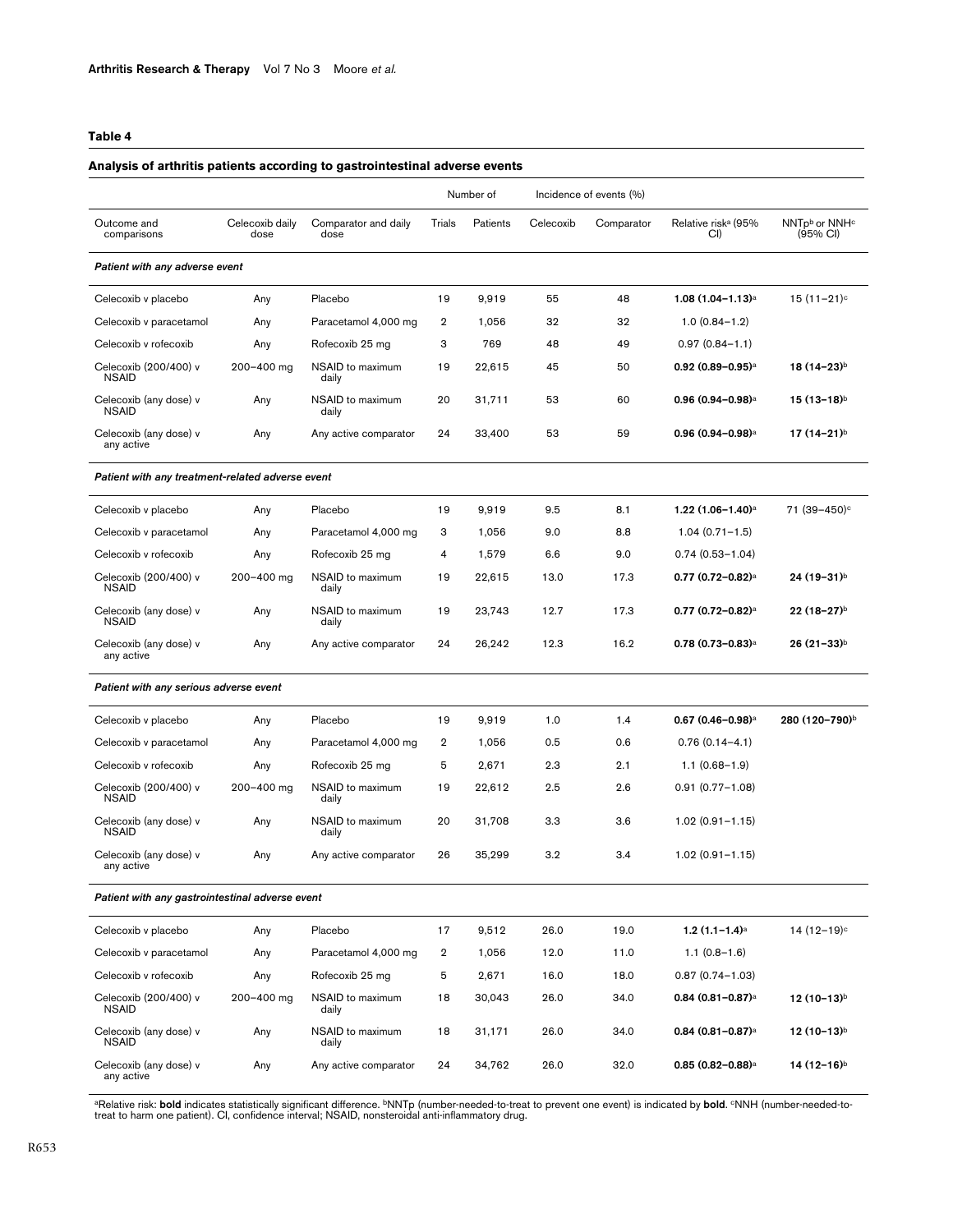# **Figure 2**

Percent serious AE with celecoxib (any dose)



Scatter plot of trials comparing any dose of celecoxib with NSAID for serious adverse events. The red symbol represents the longest trial, at 52 weeks. AE, adverse events; NSAID, nonsteroidal anti-inflammatory drug.

Proportions discontinuing because of lack of efficacy or adverse events varied according to drug, dose, and duration. Regarding duration, for instance, discontinuation because of gastrointestinal adverse events was higher for NSAIDs than celecoxib in the one 52-week trial and in trials of shorter duration (Fig. 1).

The details for all 39,605 patients in all trials are shown in Table [3](#page-8-0). Discontinuation because of lack of efficacy was high with placebo, 18% over 2 to 6 weeks and 46% by 12 weeks. Effective treatment with licensed doses of celecoxib or NSAIDs reduced discontinuations due to lack of efficacy, with evidence of a dose-response for celecoxib over the range of 100 to 400 mg daily.

There was considerable variation between individual trials regarding discontinuations due to lack of efficacy at 12 weeks, for celecoxib and naproxen. The variability seemed unrelated to condition, and no sensible reason presented itself.

Discontinuations due to adverse events were low with placebo (6% at 12 weeks), little different with celecoxib, and somewhat higher with NSAIDs (Tables [2](#page-6-0) and [3\)](#page-8-0). In trials of 24 weeks or longer, discontinuations due to adverse events with 800 mg celecoxib, 100/150 mg diclofenac, and 2,400 mg ibuprofen were between 22% and 26%.

#### **Any adverse event**

The proportion of patients reporting any adverse event was of the order of 50% (Table [4\)](#page-9-0). Patients taking celecoxib reported adverse events more frequently than those taking placebo (NNH 15; 11 to 21), and less frequently than with NSAIDs (NNTp 18; 14 to 23 for licensed doses) or any active comparator. There was no difference between celecoxib and either paracetamol or rofecoxib.

### **Treatment-related adverse events**

About one-third of all reported adverse events were considered to be treatment related (Table [4](#page-9-0)). There was no difference between celecoxib and paracetamol or rofecoxib. More patients taking celecoxib than placebo had a treatment-related adverse event (NNH 71; 39 to 450). Fewer patients experienced a treatment-related adverse event with celecoxib than with NSAID (NNTp 24; 19 to 31 for licensed doses) or any active comparator.

### **Serious adverse events**

The proportion of patients with a serious adverse event was low, averaging 1 to 3% (Table [4\)](#page-9-0). Fewer patients taking celecoxib than placebo had serious adverse events (NNTp 280; 120 to 790). There was no difference in serious adverse event rates for celecoxib compared with paracetamol, rofecoxib, NSAID (Fig. 2), or any active comparator (Table [4\)](#page-9-0). Serious adverse events occurred more often, at 6%, in the single 52-week trial than in trials of shorter duration (Fig. 2), but not more often than with NSAID.

# **Any gastrointestinal adverse event**

The proportion of patients reporting any gastrointestinal adverse event was of the order of 25% (Table [4](#page-9-0)). More patients taking celecoxib than placebo reported a gastrointestinal adverse event (NNH 14; 12 to 19). There was no difference between celecoxib and either paracetamol or rofecoxib. Celecoxib had fewer patients reporting any gastrointestinal adverse event than either NSAID (NNTp 12; 10 to 13 for licensed doses) or any active comparator.

#### **Gastrointestinal tolerability**

Gastrointestinal tolerability (the proportion of patients having moderate or severe nausea, dyspepsia, or abdominal pain) was about 5% with celecoxib (Table [5](#page-11-0)). There was no difference between celecoxib and placebo, paracetamol, or rofecoxib. Celecoxib had less gastrointestinal intolerance than NSAIDs (NNTp 28; 24 to 36 for licensed doses of celecoxib) or any active comparator.

# **Nausea**

The proportion of patients reporting nausea was about 3% with celecoxib (Table [5](#page-11-0)a). Nausea was significantly lower with celecoxib than placebo (NNTp 155; 71 to 840), and for celecoxib at any dose compared with NSAID or any active comparator. There was no difference between celecoxib and paracetamol, or rofecoxib, or between licensed doses of celecoxib and NSAIDs.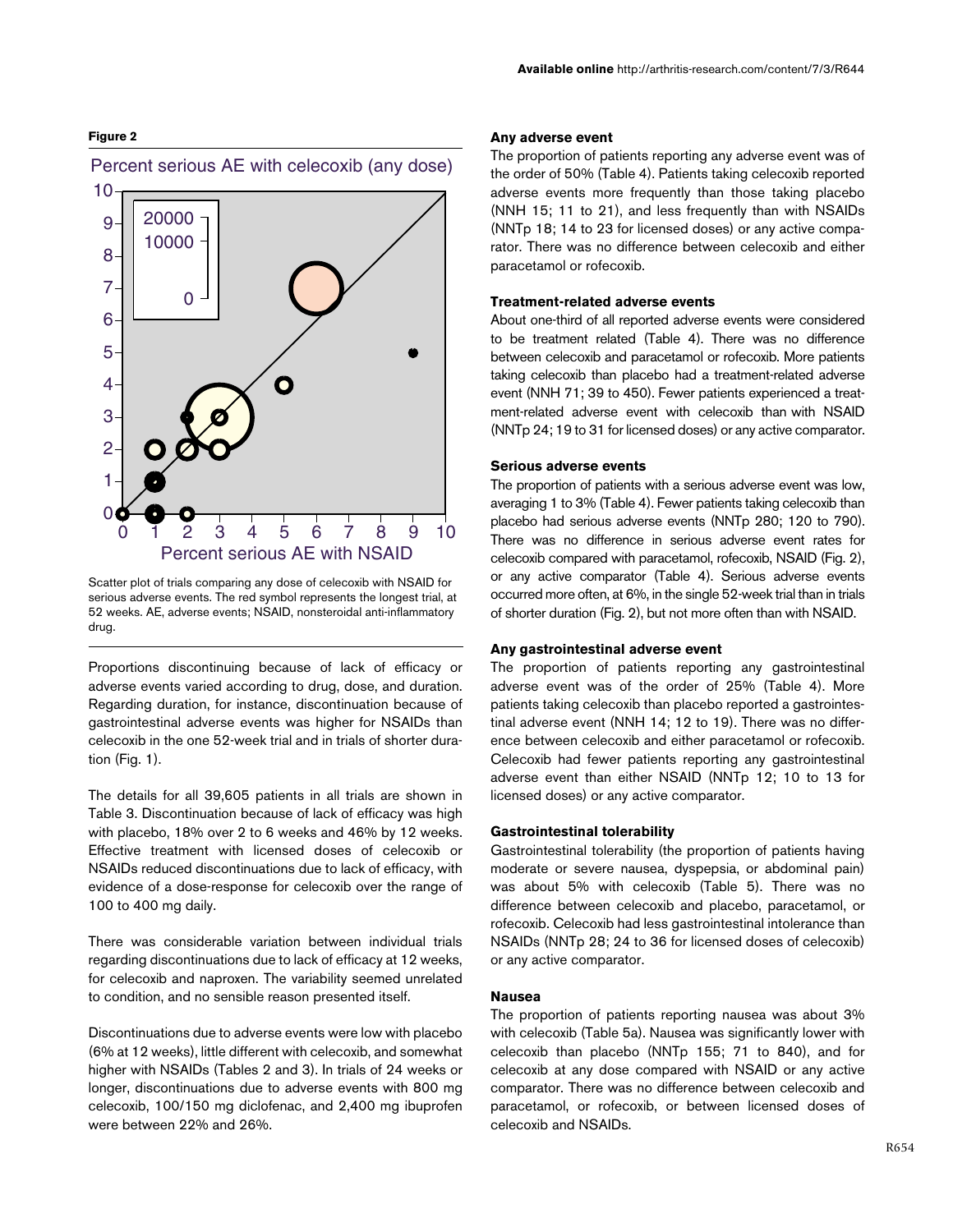#### <span id="page-11-0"></span>**Table 5a**

#### **Gastrointestinal adverse events reported in studies of arthritis patients (part 1)**

|                                   |                         |                              | Number of      |          | Incidence of events (%) |            |                                        |                                                 |
|-----------------------------------|-------------------------|------------------------------|----------------|----------|-------------------------|------------|----------------------------------------|-------------------------------------------------|
| Outcome and comparisons           | Celecoxib daily<br>dose | Comparator and daily<br>dose | Trials         | Patients | Celecoxib               | Comparator | Relative risk <sup>a</sup><br>(95% CI) | NNTpb or NNH <sup>c</sup><br>$(95% \text{ Cl})$ |
| Gastrointestinal tolerability     |                         |                              |                |          |                         |            |                                        |                                                 |
| Celecoxib v placebo               | Any                     | Placebo                      | 19             | 9,919    | 5.3                     | 4.6        | $1.0(0.82 - 1.2)$                      |                                                 |
| Celecoxib v paracetamol           | Any                     | Paracetamol 4,000 mg         | $\overline{2}$ | 1.056    | 2.0                     | 2.0        | $1.0(0.43 - 2.4)$                      |                                                 |
| Celecoxib v rofecoxib             | Any                     | Rofecoxib 25 mg              | 5              | 2.671    | 3.2                     | 4.4        | $0.72(0.49 - 1.06)$                    |                                                 |
| Celecoxib (200/400) v NSAID       | 200-400 mg              | NSAID to maximum daily       | 19             | 22,615   | 5.4                     | 8.9        | $0.62(0.56 - 0.68)$                    | 28 (24-36)b                                     |
| Celecoxib (any dose) v NSAID      | Any                     | NSAID to maximum daily       | 19             | 23,743   | 5.5                     | 8.9        | $0.61(0.55 - 0.67)$                    | $29(24-36)$ b                                   |
| Celecoxib (any dose) v any active | Any                     | Any active comparator        | 25             | 27,334   | 5.2                     | 8.0        | $0.63(0.57-0.69)$                      | 35 $(29-45)^{b}$                                |
| <b>Nausea</b>                     |                         |                              |                |          |                         |            |                                        |                                                 |
| Celecoxib v placebo               | Any                     | Placebo                      | 17             | 9,510    | 2.7                     | 3.4        | $0.76(0.60 - 0.97)$                    | 155 (71-840) <sup>b</sup>                       |
| Celecoxib v paracetamol           | Any                     | Paracetamol 4,000 mg         | $\overline{2}$ | 1,056    | 2.9                     | 1.8        | $1.6(0.73 - 3.7)$                      |                                                 |
| Celecoxib v rofecoxib             | Any                     | Rofecoxib 25 mg              | 4              | 1,579    | 1.8                     | 2.8        | $0.62(0.32 - 1.2)$                     |                                                 |
| Celecoxib (200/400) v NSAID       | 200-400 mg              | NSAID to maximum daily       | 17             | 22,072   | 2.7                     | 3.3        | $0.87(0.74 - 1.02)$                    |                                                 |
| Celecoxib (any dose) v NSAID      | Any                     | NSAID to maximum daily       | 18             | 31,168   | 3.8                     | 5.6        | $0.80(0.72 - 0.89)$                    | 56 (44-77)b                                     |
| Celecoxib (any dose) v any active | Any                     | Any active comparator        | 23             | 33,667   | 3.7                     | 5.3        | $0.81(0.73 - 0.90)$                    | 63 (49-88)b                                     |
| Vomiting                          |                         |                              |                |          |                         |            |                                        |                                                 |
| Celecoxib v placebo               | Any                     | Placebo                      | 15             | 9,030    | 1.1                     | 0.7        | $1.4(0.86 - 2.4)$                      |                                                 |
| Celecoxib v paracetamol           | Any                     | Paracetamol 4,000 mg         | $\overline{2}$ | 1,056    | 0.7                     | 1.0        | $0.73(0.19 - 2.7)$                     |                                                 |
| Celecoxib v rofecoxib             | Any                     | Rofecoxib 25 mg              | 3              | 769      | 1.0                     | 0.8        | $1.3(0.29-5.7)$                        |                                                 |
| Celecoxib (200/400) v NSAID       | 200-400 mg              | NSAID to maximum daily       | 16             | 21,825   | 0.8                     | 1.4        | $0.64(0.49 - 0.83)$                    | 173 (115-350) <sup>b</sup>                      |
| Celecoxib (any dose) v NSAID      | Any                     | NSAID to maximum daily       | 17             | 30,921   | 1.2                     | 1.9        | $0.75(0.62 - 0.90)$                    | 144 (100-250) <sup>b</sup>                      |
| Celecoxib (any dose) v any active | Any                     | Any active comparator        | 21             | 32,610   | 1.2                     | 1.9        | $0.76(0.64 - 0.91)$                    | 156 (110-280)b                                  |

aRelative risk: bold indicates statistically significant difference. <sup>b</sup>NNTp (number-needed-to-treat to prevent one event) is indicated by bold. <sup>c</sup>NNH (number-needed-totreat to harm one patient). CI, confidence interval; NSAID, nonsteroidal anti-inflammatory drug.

#### **Vomiting**

The proportion of patients experiencing vomiting was about 1% with celecoxib (Table [5a](#page-11-0)). There was no difference between celecoxib and placebo, paracetamol, or rofecoxib. Celecoxib at both licensed dose and any dose had fewer patients with vomiting than NSAID (NNTp 173; 115 to 350 for licensed doses) or any active comparator.

# **Abdominal pain**

The proportion of patients reporting abdominal pain was about 5% with celecoxib (Table 5b). There was no difference between celecoxib and placebo, or paracetamol. Celecoxib (any dose) produced less abdominal pain than rofecoxib 25 mg (NNTp 67; 35 to 920). Celecoxib at both licensed dose and any dose had fewer patients reporting abdominal pain than NSAID (NNTp 41; 32 to 57 for licensed doses) or any active comparator.

### **Dyspepsia**

The proportion of patients reporting dyspepsia was about 7% with celecoxib (Table 5b). Celecoxib (any dose) produced more dyspepsia than placebo (NNH 46; 32 to 84). There was no difference between celecoxib and paracetamol, or rofecoxib. Celecoxib at both licensed and any dose had fewer patients reporting dyspepsia than NSAID (NNTp 61; 43 to 100 for licensed doses) or any active comparator.

#### **Diarrhoea**

The proportion of patients experiencing diarrhoea was about 6% with celecoxib (Table 5b). Celecoxib (any dose) produced more diarrhoea than placebo (NNH 53; 37 to 97). Celecoxib (any dose) produced less diarrhoea than paracetamol 4,000 mg (NNTp 41; 22 to 450). There was no difference between celecoxib and rofecoxib, or between celecoxib (at the licensed dose or any dose) and NSAID, or any active comparator.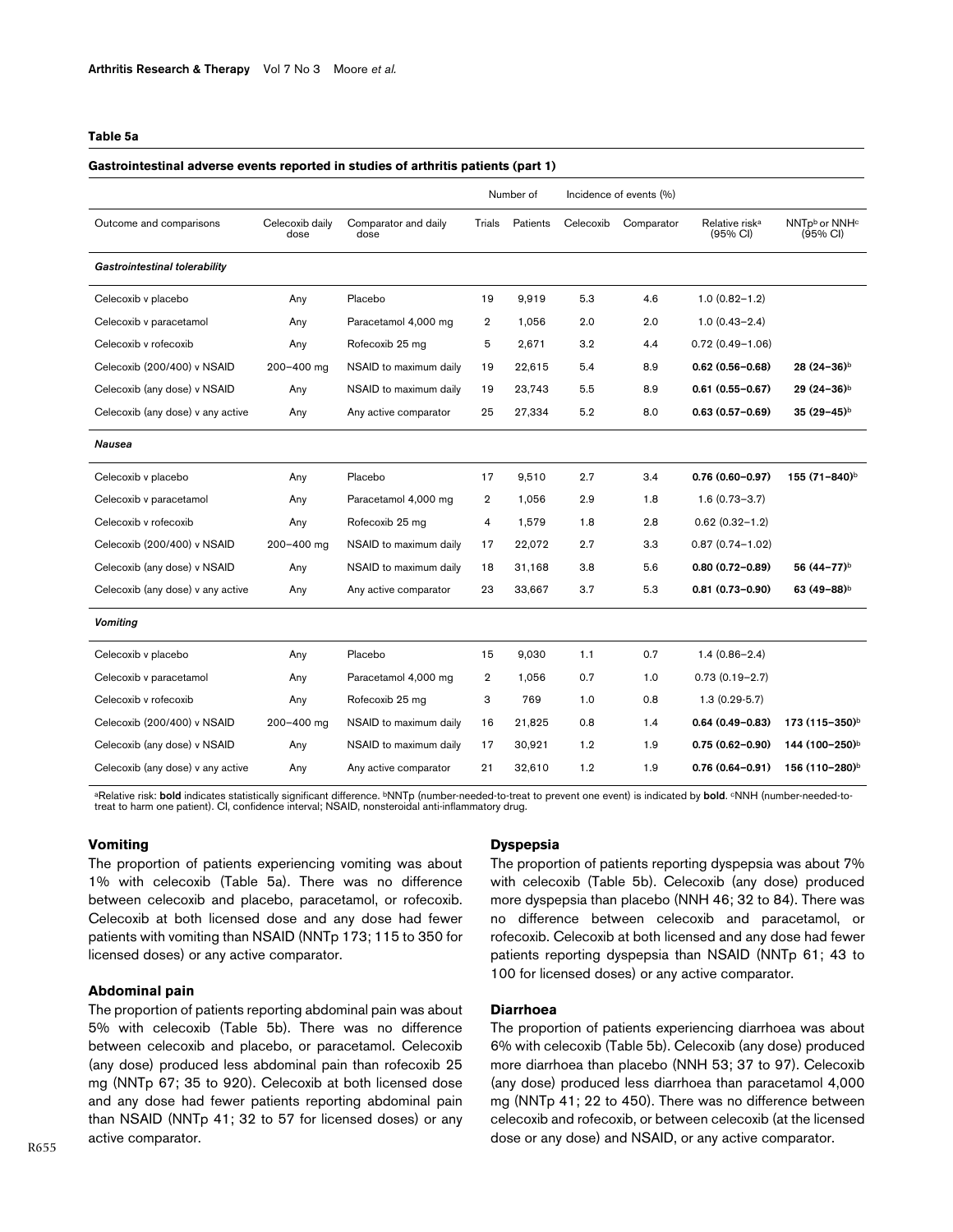# **Table 5b**

### **Gastrointestinal adverse events reported in studies of arthritis patients (part 2)**

|                                   |                         |                           | Number of      |          | Incidence of events (%) |            |                                        |                                                 |
|-----------------------------------|-------------------------|---------------------------|----------------|----------|-------------------------|------------|----------------------------------------|-------------------------------------------------|
| Outcome/ comparisons              | Celecoxib<br>daily dose | Comparator and daily dose | Trials         | Patients | Celecoxib               | Comparator | Relative risk <sup>a</sup><br>(95% CI) | NNTpb or NNH <sup>c</sup><br>$(95% \text{ Cl})$ |
| Abdominal pain                    |                         |                           |                |          |                         |            |                                        |                                                 |
| Celecoxib v placebo               | Any                     | Placebo                   | 19             | 9,919    | 3.6                     | 2.9        | $1.2(0.92 - 1.5)$                      |                                                 |
| Celecoxib v paracetamol           | Any                     | Paracetamol 4,000 mg      | $\overline{2}$ | 1,056    | 0.9                     | 2.0        | $0.45(0.15-1.3)$                       |                                                 |
| Celecoxib v rofecoxib             | Any                     | Rofecoxib 25 mg           | 5              | 2,671    | 2.7                     | 4.2        | $0.64$ (0.42-0.97) <sup>a</sup>        | 67 (35-920)b                                    |
| Celecoxib (200/400) v NSAID       | 200-400 mg              | NSAID to maximum daily    | 19             | 22,615   | 5.3                     | 7.8        | $0.75(0.68 - 0.83)$ a                  | 41 (32-57)b                                     |
| Celecoxib (any dose) v NSAID      | Any                     | NSAID to maximum daily    | 20             | 31,711   | 6.6                     | 10.0       | $0.76(0.70-0.82)$ <sup>a</sup>         | 29 (25-36)b                                     |
| Celecoxib (any dose) v any active | Any                     | Any active comparator     | 26             | 35,302   | 6.2                     | 9.2        | $0.75(0.70-0.81)^a$                    | 33 $(28-41)$ b                                  |
| Dyspepsia                         |                         |                           |                |          |                         |            |                                        |                                                 |
| Celecoxib v placebo               | Any                     | Placebo                   | 19             | 9,919    | 6.9                     | 4.8        | 1.30 $(1.08-1.6)^a$                    | 46 (32-84) <sup>c</sup>                         |
| Celecoxib v paracetamol           | Any                     | Paracetamol 4,000 mg      | $\overline{2}$ | 1,056    | 2.9                     | 2.2        | $1.34(0.63 - 2.9)$                     |                                                 |
| Celecoxib v rofecoxib             | Any                     | Rofecoxib 25 mg           | 5              | 2,671    | 4.4                     | 4.9        | $0.89(0.63 - 1.3)$                     |                                                 |
| Celecoxib (200/400) v NSAID       | 200-400 mg              | NSAID to maximum daily    | 19             | 22,615   | 5.7                     | 7.3        | $0.79(0.71 - 0.88)^a$                  | 61 $(43-100)$ <sup>b</sup>                      |
| Celecoxib (any dose) v NSAID      | Any                     | NSAID to maximum daily    | 20             | 31,711   | 8.1                     | 10.7       | $0.84(0.78 - 0.90)$ <sup>a</sup>       | 39 $(31-52)$ <sup>b</sup>                       |
| Celecoxib (any dose) v any active | Any                     | Any active comparator     | 26             | 35,302   | 7.8                     | 9.9        | $0.85(0.79 - 0.91)^a$                  | 48 (37-68)b                                     |
| Diarrhoea                         |                         |                           |                |          |                         |            |                                        |                                                 |
| Celecoxib v placebo               | Any                     | Placebo                   | 17             | 9,510    | 5.1                     | 3.5        | 1.45 $(1.16 - 1.82)^a$                 | 53 $(37-97)$ c                                  |
| Celecoxib v paracetamol           | Any                     | Paracetamol 4,000 mg      | $\overline{2}$ | 1,056    | 2.2                     | 4.6        | $0.48(0.24 - 0.95)^a$                  | 41 (22-450)b                                    |
| Celecoxib v rofecoxib             | Any                     | Rofecoxib 25 mg           | 5              | 2,671    | 4.1                     | 4.4        | $0.93(0.65 - 1.3)$                     |                                                 |
| Celecoxib (200/400) v NSAID       | 200-400 mg              | NSAID to maximum daily    | 17             | 22,071   | 4.3                     | 4.9        | $0.96(0.85 - 1.1)$                     |                                                 |
| Celecoxib (any dose) v NSAID      | Any                     | NSAID to maximum daily    | 18             | 31,167   | 5.8                     | 6.9        | $0.96(0.88 - 1.1)$                     |                                                 |
| Celecoxib (any dose) v any active | Any                     | Any active comparator     | 24             | 34,758   | 5.6                     | 6.6        | $0.95(0.87 - 1.03)$                    |                                                 |
| <b>Clinical ulcers and bleeds</b> |                         |                           |                |          |                         |            |                                        |                                                 |
| Celecoxib v placebo               | Any                     | Placebo                   | 16             | 9.321    | 0.03                    | 0.05       |                                        | 3 events                                        |
| Celecoxib v paracetamol           | Any                     | Paracetamol 4,000 mg      | $\overline{2}$ | 1,056    | 0.0                     | 0.0        |                                        | 0 events                                        |
| Celecoxib v rofecoxib             | Any                     | Rofecoxib 25 mg           | 3              | 897      | 0.3                     | 0.0        |                                        | 1 event                                         |
| Celecoxib (200/400) v NSAID       | 200-400 mg              | NSAID to maximum daily    | 17             | 22,075   | 0.2                     | 0.6        | $0.35(0.22 - 0.56)^a$                  | 250 (170-450)b                                  |
| Celecoxib (any dose) v NSAID      | Any                     | NSAID to maximum daily    | 18             | 31,171   | 0.4                     | 0.9        | $0.61$ (0.46-0.81) <sup>a</sup>        | 200 (140-320)b                                  |
| Celecoxib (any dose) v any active | Any                     | Any active comparator     | 22             | 32,508   | 0.4                     | 0.8        | $0.61(0.46 - 0.81)a$                   | 210 (150-350)b                                  |

ªRelative risk: **bold** indicates statistically significant difference. <sup>b</sup>NNTp (number-needed-to-treat to prevent one event) is indicated by **bold**. <sup>c</sup>NNH (number-needed-to-<br>treat to harm one patient). CI, confidence inte

# **Clinical ulcers and bleeds**

Clinical ulcers and bleeds in the company clinical trial reports were as reported by investigators, and were not subjected to independent, blinded adjudication in trials where this was not a primary outcome. The proportion of patients having a clinical ulcer or bleed was under 0.5% with celecoxib (Table 5b). No

analysis was possible for clinical ulcers and bleeds for the comparisons between celecoxib and placebo, paracetamol, and rofecoxib, as there were only three events, no events, and one event, respectively. Celecoxib at both the licensed dose and any dose had fewer patients with clinical ulcers and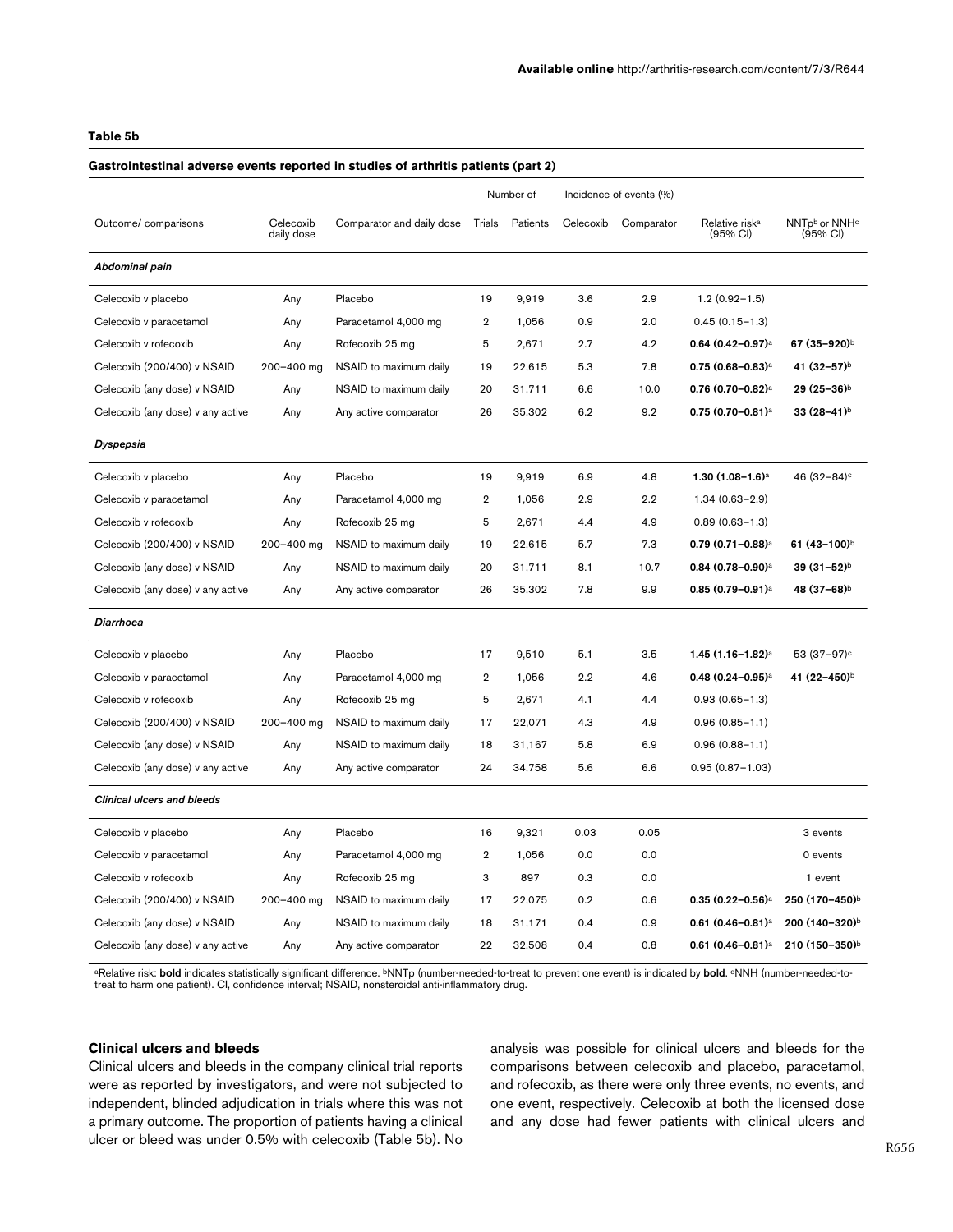# **Cardio-renal adverse events reported in studies of patients treated for arthritis**

|                                                              |                         |                              | Number of      |          | Incidence of events (%) |            |                                        |                                       |
|--------------------------------------------------------------|-------------------------|------------------------------|----------------|----------|-------------------------|------------|----------------------------------------|---------------------------------------|
| Outcome/comparisons                                          | Celecoxib<br>daily dose | Comparator and daily<br>dose | Trials         | Patients | Celecoxib               | Comparator | Relative risk <sup>a</sup><br>(95% CI) | NNTpb or NNH <sup>c</sup><br>(95% CI) |
| <b>Myocardial infarction</b>                                 |                         |                              |                |          |                         |            |                                        |                                       |
| Celecoxib v placebo                                          | Any                     | Placebo                      | 16             | 9,315    | 0.12                    | 0.07       |                                        | 10 events                             |
| Celecoxib v paracetamol                                      | Any                     | Paracetamol 4,000 mg         | $\overline{2}$ | 1,056    | 0.00                    | 0.00       |                                        | 0 events                              |
| Celecoxib v rofecoxib                                        | Any                     | Rofecoxib 25 mg              | 5              | 2,667    | 0.00                    | 0.08       |                                        | 1 event                               |
| Celecoxib (200/400) v NSAID                                  | 200-400 mg              | NSAID to maximum daily       | 16             | 21,818   | 0.15                    | 0.04       | $1.9(0.87 - 4.1)$                      | 23 events                             |
| Celecoxib (any dose) v NSAID                                 | Any                     | NSAID to maximum daily       | 17             | 30,220   | 0.22                    | 0.14       | $1.6(0.93 - 2.6)$                      | 56 events                             |
| Celecoxib (any dose) v any active                            | Any                     | Any active comparator        | 23             | 34,174   | 0.19                    | 0.13       | $1.4(0.87 - 2.3)$                      | 57 events                             |
| Celecoxib (any dose) v any<br>comparator                     | Any                     | Any comparator               | 30             | 38,499   | 0.18                    | 0.12       | $1.4(0.88 - 2.2)$                      | 59 events                             |
| Celecoxib (any dose) v noncoxib<br>comparator                | Any                     | Any noncoxib comparator      | 28             | 36,316   | 0.19                    | 0.12       | $1.4(0.88 - 2.2)$                      | 57 events                             |
| Cardiac failure                                              |                         |                              |                |          |                         |            |                                        |                                       |
| Celecoxib v placebo                                          | Any                     | Placebo                      | 16             | 9,834    | 0.06                    | 0.03       |                                        | 5 events                              |
| Celecoxib v paracetamol                                      | Any                     | Paracetamol 4,000 mg         | $\overline{2}$ | 1,056    | 0.00                    | 0.00       |                                        | 0 events                              |
| Celecoxib v rofecoxib                                        | Any                     | Rofecoxib 25 mg              | 5              | 2,671    | 0.15                    | 0.60       |                                        | 10 events                             |
| Celecoxib (200/400) v NSAID                                  | 200-400 mg              | NSAID to maximum daily       | 15             | 21,859   | 0.06                    | 0.15       | $0.54(0.29 - 1.02)$                    | 21 events                             |
| Celecoxib (any dose) v NSAID                                 | Any                     | NSAID to maximum daily       | 17             | 30,917   | 0.11                    | 0.20       | $0.70(0.43 - 1.1)$                     | 45 events                             |
| Celecoxib (any dose) v any active                            | Any                     | Any active comparator        | 23             | 34,512   | 0.11                    | 0.23       | $0.64(0.41 - 1.0)$                     | 55 events                             |
| Raised creatinine (above $1.3 \times$ upper limit of normal) |                         |                              |                |          |                         |            |                                        |                                       |
| Celecoxib v placebo                                          | Any                     | Placebo                      | 5              | 2,776    | 1.3                     | 0.7        | $1.65(0.69 - 4.0)$                     |                                       |
| Celecoxib v paracetamol                                      | Any                     | Paracetamol 4,000 mg         |                |          |                         |            |                                        |                                       |
| Celecoxib v rofecoxib                                        | Any                     | Rofecoxib 25 mg              |                |          |                         |            |                                        |                                       |
| Celecoxib (200/400) v NSAID                                  | 200-400 mg              | NSAID to maximum daily       | 9              | 15,319   | 0.3                     | 0.5        | $0.78(0.46 - 1.3)$                     |                                       |
| Celecoxib (any dose) v NSAID                                 | Any                     | NSAID to maximum daily       |                |          |                         |            |                                        |                                       |
| Celecoxib (any dose) v any active                            | Any                     | Any active comparator        | 10             | 15,657   | 0.3                     | 0.5        | $0.79(0.47 - 1.3)$                     |                                       |
| Hypertension and aggravated hypertension                     |                         |                              |                |          |                         |            |                                        |                                       |
| Celecoxib v placebo                                          | Any                     | Placebo                      | 16             | 9,321    | 1.0                     | 0.6        | $1.4(0.85 - 2.4)$                      |                                       |
| Celecoxib v paracetamol                                      | Any                     | Paracetamol 4,000 mg         | $\overline{2}$ | 1,056    | 0.2                     | 0.6        |                                        | 4 events                              |
| Celecoxib v rofecoxib                                        | Any                     | Rofecoxib 25 mg              | 5              | 2,671    | 3.5                     | 4.6        | $0.75(0.52 - 1.1)$                     |                                       |
| Celecoxib (200/400) v NSAID                                  | 200-400 mg              | NSAID to maximum daily       | 16             | 22,518   | 1.3                     | 1.4        | $0.92(0.73 - 1.2)$                     |                                       |
| Celecoxib (any dose) v NSAID                                 | Any                     | NSAID to maximum daily       | 17             | 30,921   | 1.6                     | 1.6        | $1.1(0.90-1.3)$                        |                                       |
| Celecoxib (any dose) v any active                            | Any                     | Any active comparator        | 23             | 34,512   | 1.7                     | 1.8        | $1.0(0.86 - 1.2)$                      |                                       |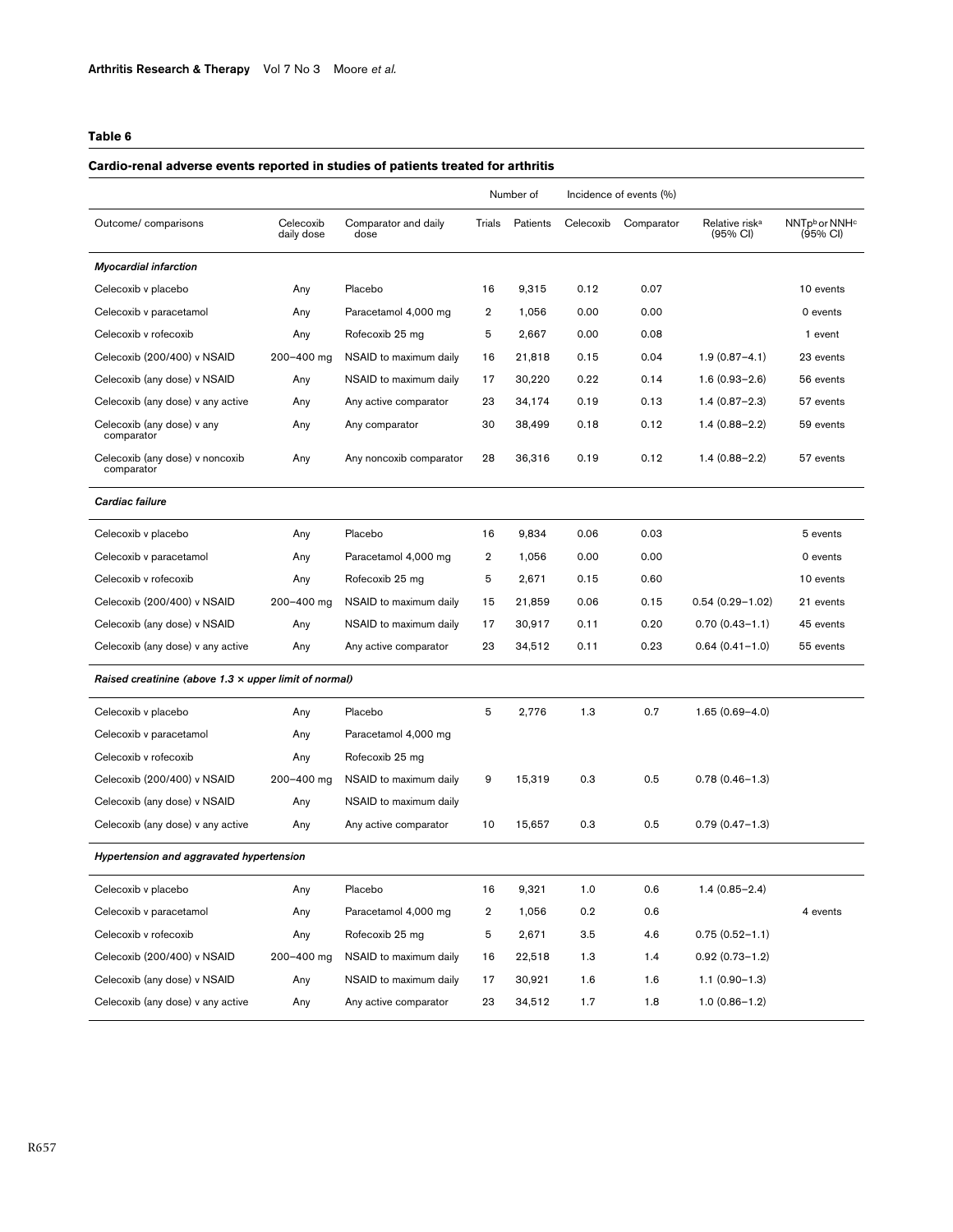#### **Table 6** *(Continued)*

#### **Cardio-renal adverse events reported in studies of patients treated for arthritis**

| Oedema at any site                |            |                        |                |        |      |      |                     |                          |  |  |
|-----------------------------------|------------|------------------------|----------------|--------|------|------|---------------------|--------------------------|--|--|
| Celecoxib v placebo               | Any        | Placebo                | 16             | 9,321  | 2.6  | 1.4  | 1.9 (1.4–2.7)       | 79 (54-145) <sup>c</sup> |  |  |
| Celecoxib v paracetamol           | Any        | Paracetamol 4,000 mg   | $\overline{2}$ | 1.056  | 2.3  | 1.8  | $1.3(0.56 - 3.0)$   |                          |  |  |
| Celecoxib v rofecoxib             | Anv        | Rofecoxib 25 mg        | 5              | 2.671  | 18.0 | 25.0 | $0.72(0.62 - 0.83)$ | 14 (10-25)b              |  |  |
| Celecoxib (200/400) v NSAID       | 200-400 ma | NSAID to maximum daily | 16             | 21.825 | 2.4  | 2.5  | $0.98(0.82 - 1.2)$  |                          |  |  |
| Celecoxib (any dose) v NSAID      | Any        | NSAID to maximum daily | 17             | 30.921 | 2.9  | 3.5  | $0.92(0.81 - 1.05)$ |                          |  |  |
| Celecoxib (any dose) v any active | Any        | Any active comparator  | 23             | 34,512 | 3.8  | 5.4  | $0.84(0.76 - 0.92)$ | 62 $(48-87)$             |  |  |

ªRelative risk: **bold** indicates statistically significant difference. <sup>b</sup>NNTp (number-needed-to-treat to prevent one event) is indicated by **bold**. <sup>c</sup>NNH (number-needed-to-<br>treat to harm one patient; CI, confidence inter

bleeds than NSAID (NNTp 250; 170 to 450 for licensed doses) or any active comparator.

#### **Myocardial infarction**

Myocardial infarction in the company clinical trial reports was as reported by investigators, and was not subjected to independent, blinded adjudication. The numbers of reported myocardial infarctions in each arm of each trial are given in Additional file 3.

The proportion of patients having a myocardial infarction was under 0.3% with celecoxib (Table 6). No analysis was possible for myocardial infarction for the comparisons between celecoxib and placebo, paracetamol, and rofecoxib, as there were only 10 events, no events, and 1 event, respectively. Proportions for celecoxib at both the licensed dose and any dose were not significantly different from NSAID, any active comparator, any active comparator excluding rofecoxib, or any comparator, including both rofecoxib and placebo.

The numbers of events were small, with fewer than 60 cases of myocardial infarction in the largest comparison. Most trials had either no cases of myocardial infarction, or a single case in one of the treatment arms. No analysis demonstrated a statistical difference between celecoxib and any comparator (Table 6). For the comparison of all celecoxib doses with all comparators except rofecoxib, the number of events was 39/ 20,933 (0.19%) for celecoxib and 18/15,383 (0.12%) for comparators. For the comparison of licensed doses of celecoxib with NSAID, the number of events was 20/13,509 (0.15%) for celecoxib 200 to 400 mg daily and 3/8,309 (0.04%) for NSAID.

Forty-four cases of myocardial infarction occurred in the two largest trials (096 and 102), with 21,162 patients. Their planned duration was 12 and 52 weeks, and they had a combined actual duration of about 4.5 months. Here 29/ 12,787 (0.23%) of patients taking celecoxib (200 to 800 mg) suffered a myocardial infarction, compared with 15/8,375 (0.18%) on NSAID. The relative risk was 1.7 (0.88 to 3.2). Cal-

culating the NNH gave a figure of 2,100 with a 95% confidence interval of 588 patients harmed to 1,337 patients where harm was prevented.

# **Cardiac failure**

The proportion of patients with cardiac failure was under 0.2% with celecoxib (Table 6). No analysis was possible for the comparisons between celecoxib and placebo, paracetamol, and rofecoxib, as there were only 5 events, no events, and 10 events, respectively. Proportions for celecoxib at both the licensed dose and any dose were not significantly different from NSAID or any active comparator.

# **Raised creatinine**

For the incidence of creatinine raised to 1.3 times the upper limit of normal or more, data were available only for the comparisons between celecoxib and placebo, celecoxib at licensed doses and NSAID, and celecoxib compared with any active comparator. There were no significant differences (Table 6). The proportion of any patient having raised creatinine was up to 1% with celecoxib.

### **Hypertension and aggravated hypertension**

This outcome combined a new diagnosis of hypertension with aggravated hypertension in patients with an existing diagnosis of hypertension, but in whom changed or additional treatment was needed for control of hypertension. The proportion of any patient having hypertension or aggravated hypertension was 1 to 2% with celecoxib (Table 6). There was no significant difference between celecoxib and any comparator, placebo, rofecoxib, or NSAIDs. For paracetamol there were only four events.

# **Oedema at any site**

Oedema was reported in various ways in the trials, occasionally just as oedema, sometimes broken down by body site. The proportion of patients with oedema was usually about 3% (Table 6), but it was much higher at 23 to 38% in two trials (149, 181) in patients with osteoarthritis and treated hypertension, with oedema as a predefined end point. Proportions were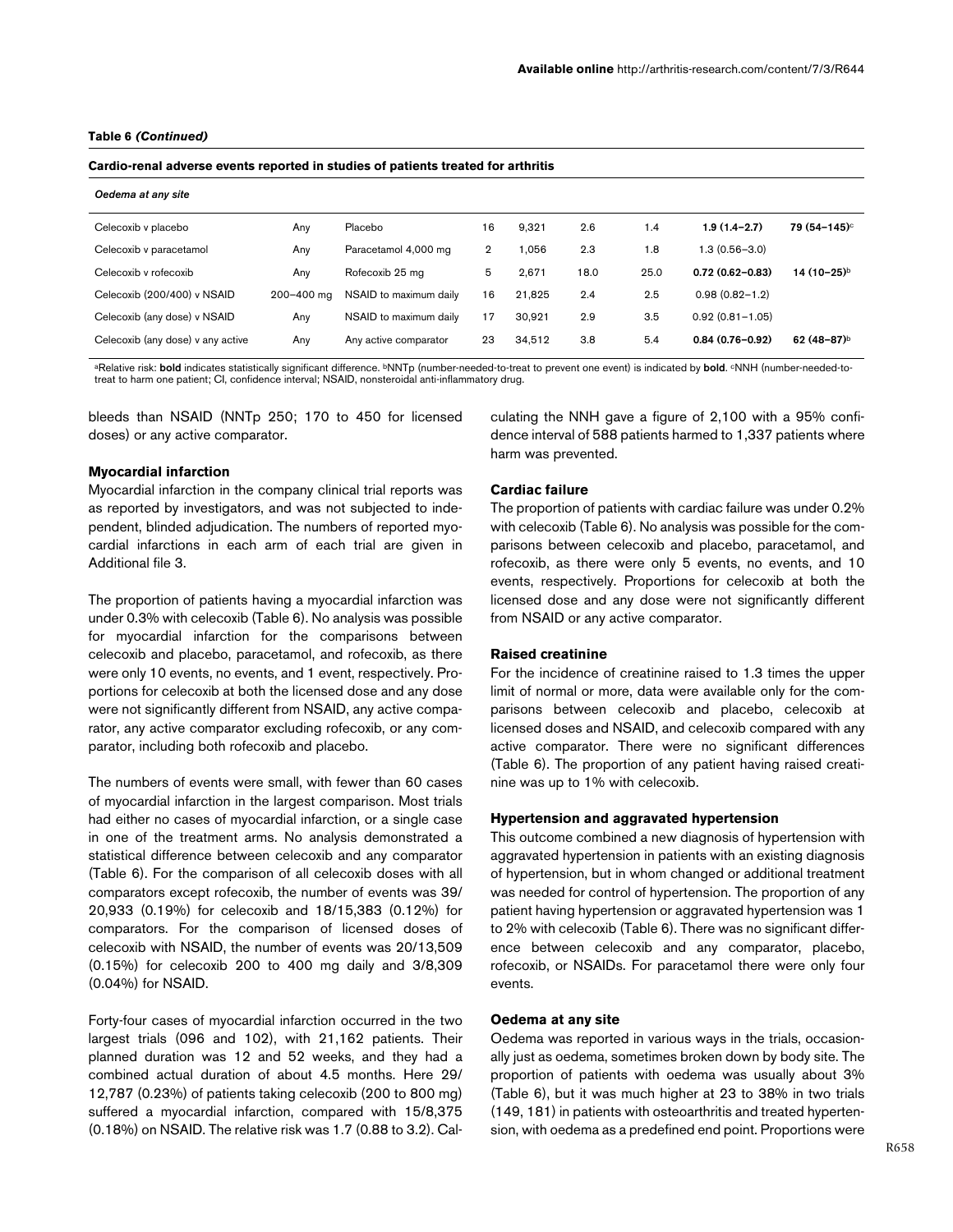5 to 10% in another trial (002) in patients with osteoarthritis, diabetes, and hypertension, also with oedema as a predefined end point.

Celecoxib was associated with significantly more oedema than placebo (NNH 79; 54 to 145). Celecoxib was no different from paracetamol. Celecoxib (200 mg daily) had significantly less oedema than rofecoxib (25 mg daily), with an NNTp of 14 (10 to 25). Celecoxib at licensed doses or at any dose was no different from NSAID for oedema (Fig. 3), but was significantly better than any active comparator (NNTp 62; 48 to 87).

# **Haemoglobin fall of 20 g/L or more**

This parameter was not reported in studies comparing celecoxib with paracetamol or rofecoxib. The incidence of a haemoglobin fall of 20 g/L or more was about 1% with celecoxib (Table 7). There was no difference between celecoxib and placebo. Celecoxib at both the licensed dose and any dose had a lower incidence than NSAID (NNTp 92; 66 to 150 for licensed doses) or any active comparator.

# **Figure 3**

Percent of patients with oedema with celecoxib



Scatter plot of trials comparing any dose of celecoxib with NSAID for oedema. The red symbol represents the longest trial, at 52 weeks. NSAID, nonsteroidal anti-inflammatory drug.

**Table 7**

#### **Analysis of changes to haematological parameters in patients treated for arthritis**

|                                    |                         |                              |                | Number of | Incidence of events (%) |            |                                                  |                                                 |
|------------------------------------|-------------------------|------------------------------|----------------|-----------|-------------------------|------------|--------------------------------------------------|-------------------------------------------------|
| Outcome/ comparisons               | Celecoxib<br>daily dose | Comparator and daily<br>dose | Trials         | Patients  | Celecoxib               | Comparator | Relative risk <sup>a</sup><br>$(95% \text{ Cl})$ | NNTpb or NNH <sup>c</sup><br>$(95% \text{ Cl})$ |
| Haemoglobin fall of 20 g/L or more |                         |                              |                |           |                         |            |                                                  |                                                 |
| Celecoxib v placebo                | Any                     | Placebo                      | 5              | 3.577     | 0.8                     | 0.5        | $1.5(0.56 - 4.0)$                                |                                                 |
| Celecoxib v paracetamol            | Any                     | Paracetamol 4,000 mg         |                |           |                         |            |                                                  |                                                 |
| Celecoxib v rofecoxib              | Any                     | Rofecoxib 25 mg              |                |           |                         |            |                                                  |                                                 |
| Celecoxib (200/400) v NSAID        | 200-400 mg              | NSAID to maximum daily       | 10             | 15,746    | 1.1                     | 2.2        | $0.71(0.55 - 0.91)^a$                            | 92 $(66-150)$                                   |
| Celecoxib (any dose) v NSAID       | Any                     | NSAID to maximum daily       | 10             | 16,180    | 1.1                     | 2.2        | $0.72(0.56 - 0.92)$ a                            | 93 (67-150)b                                    |
| Celecoxib (any dose) v any active  | Any                     | Any active comparator        | 11             | 16,990    | 1.1                     | 2.1        | $0.72(0.56 - 0.92)^a$                            | 100 (71-170) <sup>b</sup>                       |
| Haematocrit fall of 5% or more     |                         |                              |                |           |                         |            |                                                  |                                                 |
| Celecoxib v placebo                | Any                     | Placebo                      | 9              | 6.442     | 8.1                     | 6.5        | $1.20(0.98 - 1.5)$                               |                                                 |
| Celecoxib v paracetamol            | Any                     | Paracetamol 4,000 mg         |                |           |                         |            |                                                  |                                                 |
| Celecoxib v rofecoxib              | Any                     | Rofecoxib 25 mg              | $\overline{2}$ | 962       | 12.6                    | 17.1       | $0.74(0.54 - 1.01)$                              |                                                 |
| Celecoxib (200/400) v NSAID        | 200-400 ma              | NSAID to maximum daily       | 12             | 6,910     | 9.9                     | 15.4       | $0.77(0.68 - 0.88)^a$                            | 18 (14-25)b                                     |
| Celecoxib (any dose) v NSAID       | Any                     | NSAID to maximum daily       | 12             | 8,038     | 9.9                     | 15.4       | $0.78(0.69 - 0.89)$ a                            | 18 (14-25)b                                     |
| Celecoxib (any dose) v any active  | Any                     | Any active comparator        | 14             | 8,970     | 10.1                    | 15.6       | $0.78(0.69 - 0.88)^a$                            | 18 (14-25)b                                     |

aRelative risk: **bold** indicates statistically significant difference. bNNTp (number-needed-to-treat to prevent one event) is indicated by **bold**. cNNH (number-needed-totreat to harm one patient). CI, confidence interval; NSAID, nonsteroidal anti-inflammatory drug.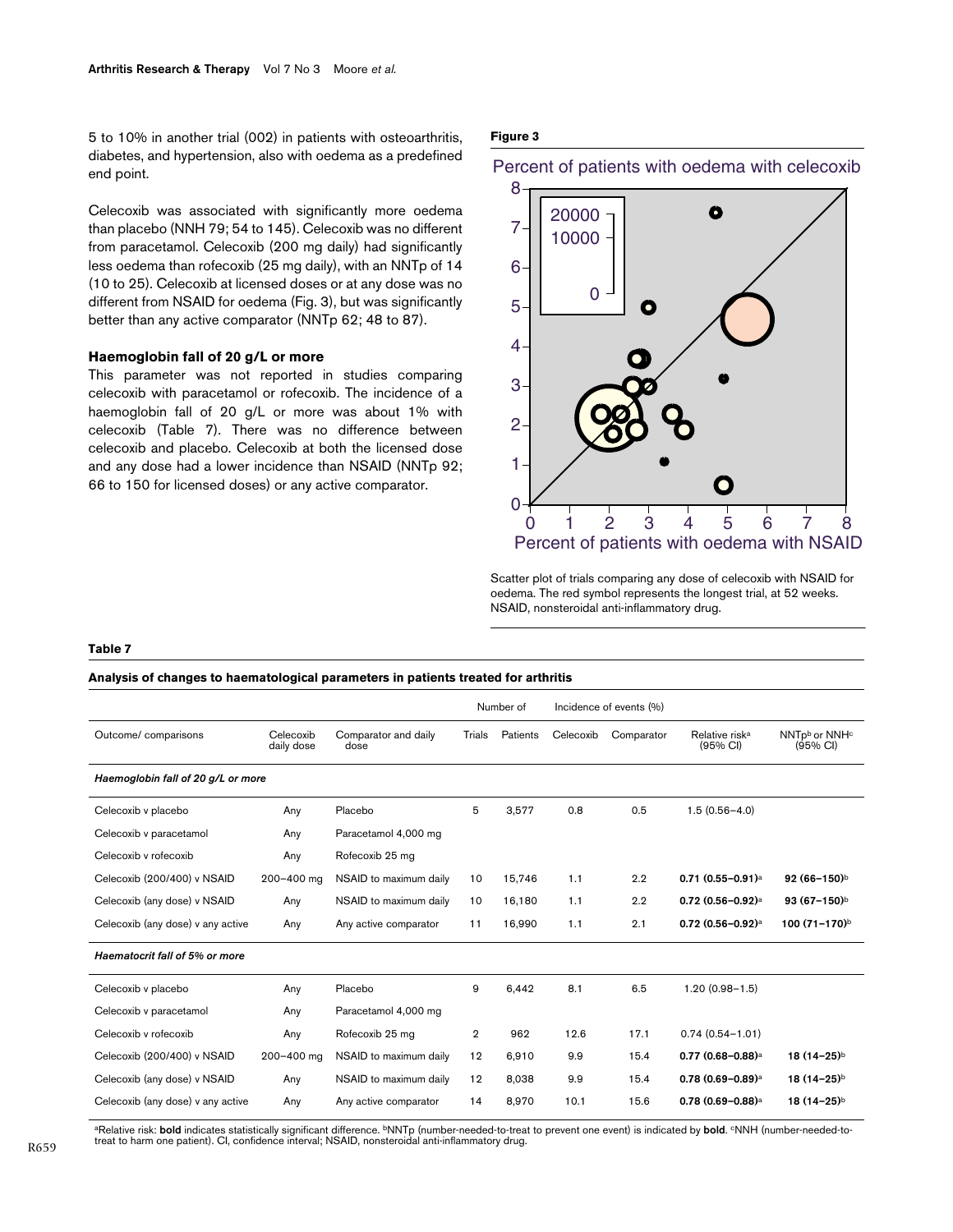#### **Endoscopically detected ulcers in patients treated for arthritis, with and without aspirin**

|                                      |                         |                              |                | Number of | Incidence of events (%) |            |                                                  |                                                 |
|--------------------------------------|-------------------------|------------------------------|----------------|-----------|-------------------------|------------|--------------------------------------------------|-------------------------------------------------|
| Outcome/ comparisons                 | Celecoxib<br>daily dose | Comparator and daily<br>dose | Trials         | Patients  | Celecoxib               | Comparator | Relative risk <sup>a</sup><br>$(95% \text{ Cl})$ | NNTpb or NNH <sup>c</sup><br>$(95% \text{ Cl})$ |
| Analysis irrespective of aspirin use |                         |                              |                |           |                         |            |                                                  |                                                 |
| Celecoxib v placebo                  | Any                     | Placebo                      | $\overline{2}$ | 1,737     | 3.9                     | 2.2        | $1.8(0.89 - 3.6)$                                |                                                 |
| Celecoxib (200/400) v NSAID          | 200-400 mg              | NSAID to maximum daily       | 6              | 4,135     | 4.6                     | 16.3       | $0.30(0.24 - 0.37)a$                             | $8.6 (7.4 - 10)$ b                              |
| Celecoxib (any dose) v NSAID         | Any                     | NSAID to maximum daily       | 6              | 4,565     | 4.5                     | 16.3       | $0.29(0.24 - 0.36)$ <sup>a</sup>                 | $8.4 (7.3 - 10)$ b                              |
| Analysis without aspirin use         |                         |                              |                |           |                         |            |                                                  |                                                 |
| Celecoxib v placebo                  | Any                     | Placebo                      | $\overline{2}$ | 1,537     | 3.3                     | 1.9        | $1.8(0.79 - 3.9)$                                |                                                 |
| Celecoxib (200/400) v NSAID          | 200-400 mg              | NSAID to maximum daily       | 5              | 3,053     | 4.5                     | 17.6       | $0.28(0.22 - 0.36)^a$                            | $7.6~(6.5-9.1)^{b}$                             |
| Celecoxib (any dose) v NSAID         | Any                     | NSAID to maximum daily       | 5              | 3,440     | 4.2                     | 17.6       | $0.28(0.22 - 0.36)$ a                            | $7.5(6.4 - 8.9)$ b                              |
| Analysis with aspirin use            |                         |                              |                |           |                         |            |                                                  |                                                 |
| Celecoxib v placebo                  | Any                     | Placebo                      | $\overline{2}$ | 200       | 7.9                     | 4.1        | $1.7(0.45 - 6.3)$                                |                                                 |
| Celecoxib (200/400) v NSAID          | 200-400 mg              | NSAID to maximum daily       | 5              | 344       | 10.0                    | 23.8       | $0.47(0.27 - 0.83)$ <sup>a</sup>                 | 7.3 $(4.6-17)$ <sup>b</sup>                     |
| Celecoxib (any dose) v NSAID         | Any                     | NSAID to maximum daily       | 5              | 387       | 9.9                     | 23.8       | $0.48(0.28 - 0.83)$ a                            | $7.2(4.7-16)$ b                                 |

aRelative risk: bold indicates statistically significant difference. bNNTp (number-needed-to-treat to prevent one event) is indicated by bold. cNNH (number-needed-totreat to harm one patient). CI, confidence interval; NSAID, nonsteroidal anti-inflammatory drug.

#### **Haematocrit fall of 5% or more**

This parameter was not reported in studies comparing celecoxib with paracetamol. The incidence of a haematocrit fall of 5% or more was about 10% with celecoxib (Table 7). There was no difference between celecoxib and placebo or rofecoxib. Celecoxib at both the licensed dose and any dose had a lower incidence than NSAID (NNTp 18; 14 to 25 for licensed doses) or any active comparator.

### **Endoscopically detected ulcers**

Seven trials were designed to ascertain the presence of endoscopically detectable ulcers of 3 mm or more; in these, celecoxib was compared with placebo and/or NSAID (Additional file 4). Six reported at 12 weeks, and one at 24 weeks. Five trials also reported results according to the use of low-dose aspirin of 325 mg or less daily. These results are shown in Table 8 and Fig. [4,](#page-16-0) analysed across all patients and according to aspirin use. In no comparison was there any significant difference between celecoxib and placebo. For both celecoxib and NSAID, there was the same 6% absolute increase in endoscopically detected ulcers with aspirin use. Celecoxib, at both the licensed dose and any dose, always produced more endoscopically detected ulcers than NSAID. The NNTp was the same at 7 to 8 both with and without concomitant aspirin use.

#### **Deaths**

There were 28 deaths during the trials or within 28 days of stopping medication, of which 21 were cardio/cerebrovascular, 1 was of unknown cause, and 6 were due to other causes.

<span id="page-16-0"></span>

Endoscopically identified ulcers in patients taking celecoxib and NSAID, with and without prophylactic low-dose aspirin. NSAID, nonsteroidal anti-inflammatory drug.

We included the unknown with the cardiovascular deaths for analysis. The incidence with celecoxib was 0.01% (1/6,844) compared with 0.03% (1/3,060) with placebo, and 0.01% (1/ 13,904) with licensed doses of celecoxib compared with 0.07% (6/8,704) with NSAIDs. When all doses of celecoxib were analysed, the incidence was 0.03% (6/18,325), compared with 0.11% (14/12,685) with NSAIDs and 0.10% with all active comparators.

**Figure 4**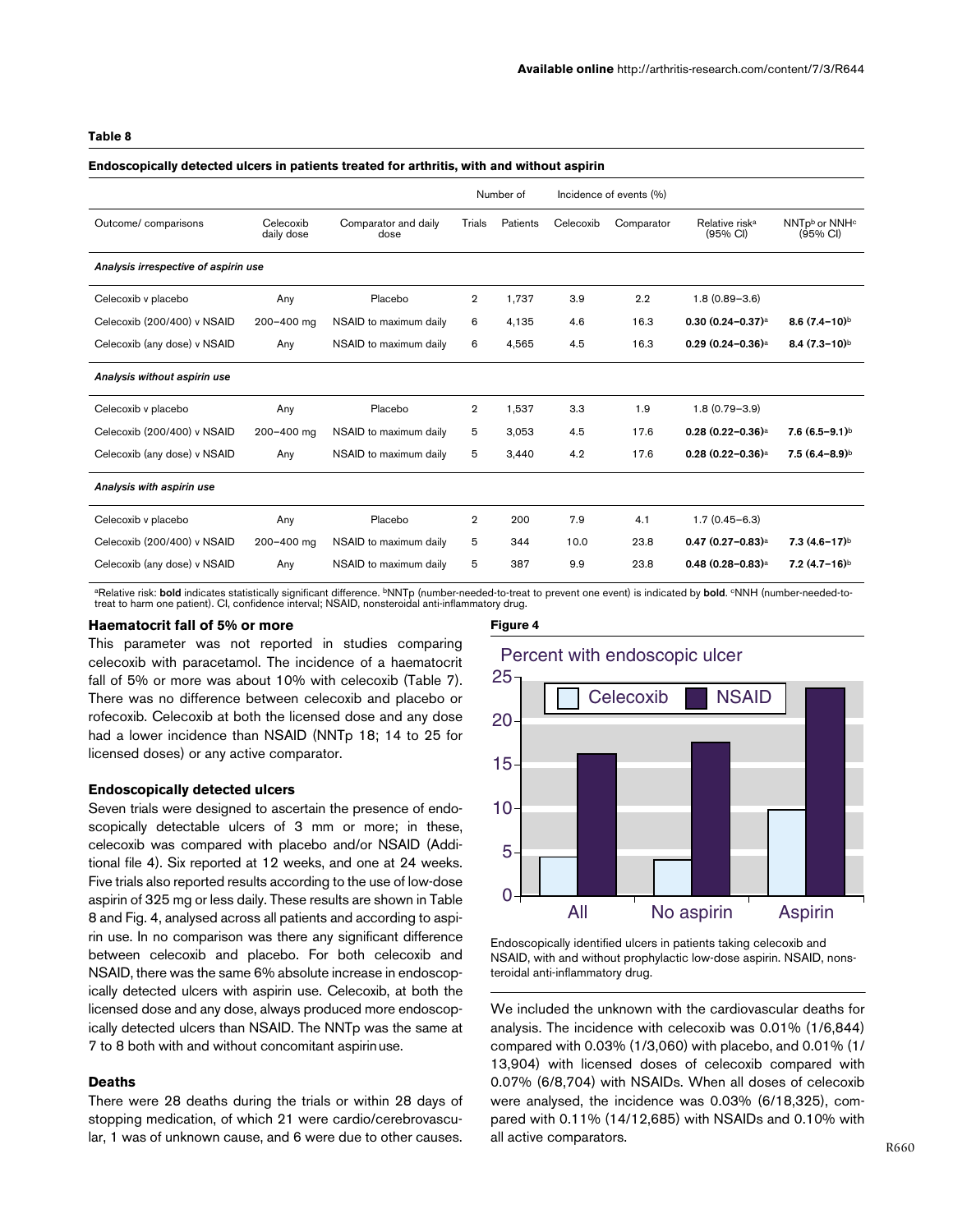# **Discussion**

There have been a number of systematic reviews of published papers of coxibs in arthritis, and several have examined specific adverse events. Serious upper gastrointestinal events in phase II and III studies were reported for rofecoxib [23] and celecoxib [24]. Others have looked at renal [25] or cardiac adverse events [26]. Cochrane reviews of cyclooxygenase inhibitors in rheumatoid arthritis have limited information to date on efficacy and safety of rofecoxib [27], and only five trials with 5,400 patients taking celecoxib [28]. Two previous systematic reviews of coxibs used company clinical trial reports. Deeks and co-workers [29] examined 15,000 patients in nine of the earlier trials of celecoxib, and Edwards and co-workers [30] examined some 5,700 patients in nine trials of valdecoxib.

Reviews looking at adverse events generally [29,30] have analysed adverse events by combining the absolute proportions of patients experiencing an adverse event, using the intention-totreat population (randomised, at least one dose of drug) as the denominator. Those examining particular, rare adverse events (gastrointestinal bleeding, cardiovascular events) have tended to use exposure correction, together with independent blinded adjudication of the event [16,25,26].

This systematic review greatly increases the quantity and quality of information available on adverse events with celecoxib in arthritis. We had data from 31 trials, with almost 40,000 patients. The individual trials all scored the maximum on two systems for scoring reporting quality and validity in pain trials. Use of similar methods for collecting and reporting adverse events ensured data of uniform nature and quality.

The average age in the trials was about 60 years (Table [1](#page-2-0)), but there was a wide range (17 to 96 years). Several studies recruited special groups, for instance, patients with diabetes or hypertension, or patients who were solely Asian, or of mixed Asian, Afro-Caribbean, or Hispanic descent. Most trials documented relevant medical history, such as previous NSAID use or intolerance, or use of prophylactic low-dose aspirin. While non-Caucasians were under-represented, and many patients with significant comorbidities were excluded from the trials, this population is probably as representative as possible in clinical trials.

This gives credibility to the review in terms of size, quality, and validity, allowing us to make sense of all but the most rare adverse event. At the same time, there are limitations.

Multiple comparisons could be made, including condition treated, duration of study, comparator drug, and dose. Ideally all these would be tested by sensitivity analysis. We limited our analyses to comparator and dose to avoid excessive subdivision and proliferation of statistical testing, which can lead to spurious statistical significance [31]. Analysis by condition or duration was avoided because few patients (8%)

were in trials with rheumatoid arthritis only, and few observations (23%) were made in trials lasting less than 12 weeks. Instead we concentrated on analysis by comparator, where there was the possibility of major differences based on large amounts of high-quality experimental evidence, and on dose. Most doses were in the licensed range, but for completeness we chose to perform analyses of celecoxib versus NSAID by all doses, and those within the licensed range.

Generally, trial reports indicate that World Health Organization Adverse Reaction Terminology criteria were used to define adverse events, but these are not immediately accessible. For any particular treatment-emergent adverse event, we have had to assume that the same criteria were used consistently both within and between trials. Although adequate clinical trial monitoring makes this highly probable, we have no positive evidence that this was the case. Definitions are problematical for reporting adverse events [32,33].

The statistical direction of the results for each adverse event outcome and each comparison is shown in Fig. [5.](#page-18-0)

In comparison with placebo (10,000 patients), celecoxib had fewer all-cause and lack-of-efficacy discontinuations, but more adverse events. Lower discontinuations result from greater efficacy, but an active drug at an effective therapeutic dose is likely to produce some adverse events. Importantly, there was no difference in gastrointestinal tolerability or endoscopically detected ulceration.

Only two trials (1,056 patients) compared celecoxib (200 mg/ day) with paracetamol 4,000 mg/day. There were fewer allcause and lack-of-efficacy discontinuations with celecoxib, and almost identical adverse event profiles, indicating better efficacy with no excess harm. It is worth noting that recent large randomised comparisons of paracetamol with placebo over 12 weeks have failed to show any better efficacy for paracetamol than placebo [34].

Five trials (2,671 patients) compared celecoxib (200 mg/day) with rofecoxib (25 mg/day). Celecoxib had less abdominal pain and oedema. Rofecoxib is another cyclooxygenase-2 selective inhibitor, and similarity between their adverse event profiles is to be expected.

In the comparisons with NSAIDs, the better adverse event profile of celecoxib was marked, both at licensed doses (23,000 patients) and any dose (31,000 patients). There were more discontinuations for lack of efficacy with celecoxib at licensed doses than with NSAIDs, balanced by fewer adverse-event discontinuations or gastrointestinal-adverse-event discontinuations. There were fewer adverse events overall, treatmentrelated adverse events, combined and individual gastrointestinal adverse events, with the exception of diarrhoea, but including gastrointestinal tolerability, and endoscopically detected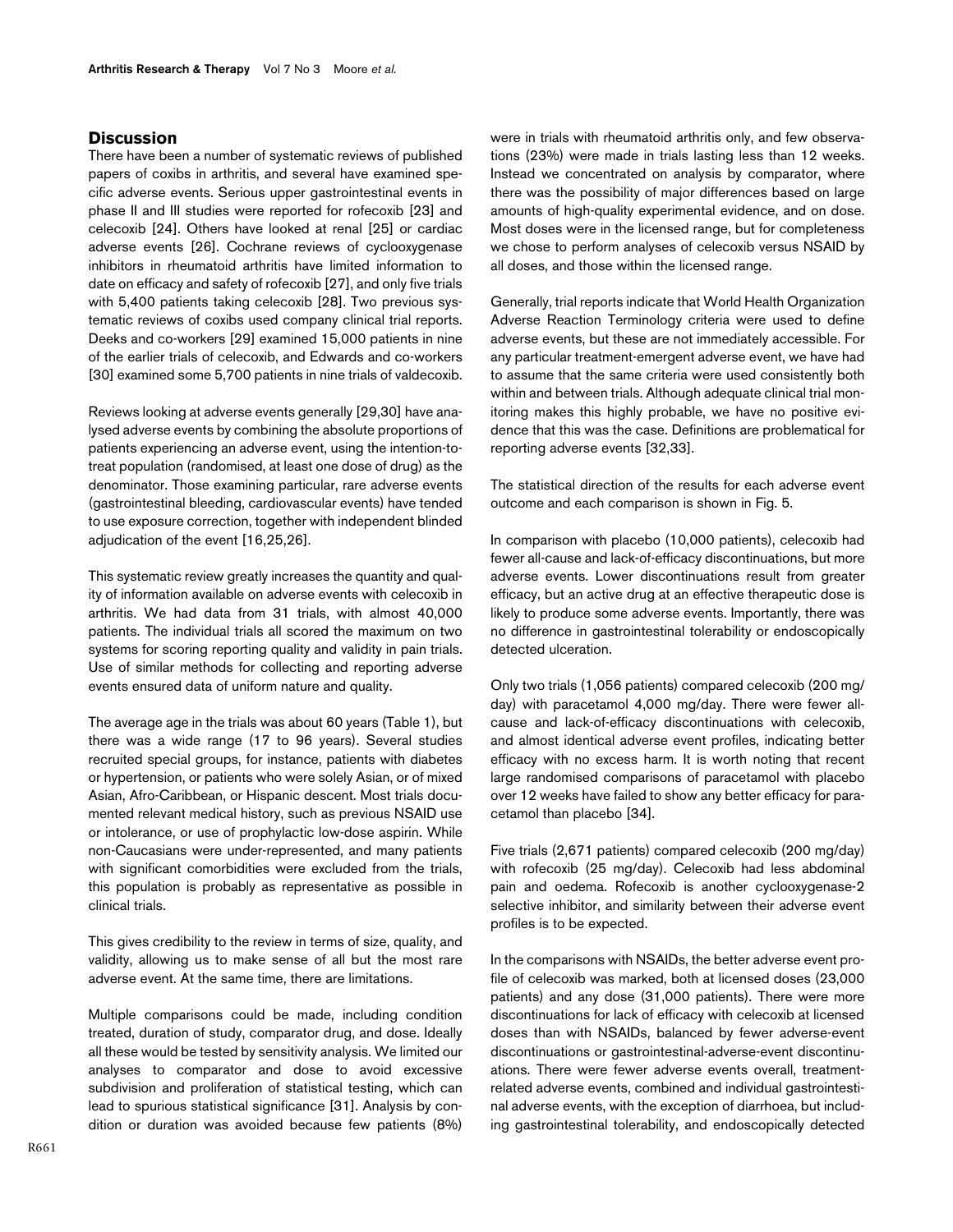<span id="page-18-0"></span>

| <b>Event</b>                 | Placebo                                             | Paracetamol | Rofecoxib | <b>NSAID L</b> | <b>NSAID all</b> |  |  |  |
|------------------------------|-----------------------------------------------------|-------------|-----------|----------------|------------------|--|--|--|
| All-cause discontinuation    | ٠                                                   | ٠           | $\equiv$  | $=$            | ٠                |  |  |  |
| LoE discontinuation          | ٠                                                   | ٠           | Ξ         | ÷              | $\equiv$         |  |  |  |
| AE discontinuation           | Ξ                                                   | $=$         | =         | ٠              | ٠                |  |  |  |
| <b>GI AE discontinuation</b> | Ξ                                                   | Ξ           | $\equiv$  | ۰              | ۰                |  |  |  |
| Any AE                       | ÷                                                   | Ξ           | $\equiv$  | ۰              | ٠                |  |  |  |
| Treatment-related            | ÷                                                   | =           | =         | ۰              | ۰                |  |  |  |
| Serious AE                   | ٠                                                   | Ξ           | $\equiv$  | $=$            | $\equiv$         |  |  |  |
| <b>GI tolerability</b>       | $\equiv$                                            | Ξ           | Ξ         | ٠              | ٠                |  |  |  |
| Nausea                       | ٠                                                   | =           | =         | $=$            | ٠                |  |  |  |
| Vomiting                     | $\equiv$                                            | =           | $\equiv$  | ٠              | ٠                |  |  |  |
| Abdominal pain               | Ξ                                                   | Ξ           | ٠         | ٠              | ٠                |  |  |  |
| Dyspepsia                    | $\ddot{}$                                           | =           | =         | ٠              | ٠                |  |  |  |
| Diarrhoea                    | ÷                                                   | ٠           | Ξ         | $\equiv$       | =                |  |  |  |
| Clinical ulcers and bleeds   |                                                     |             |           | ٠              | ٠                |  |  |  |
| Cardiac failure              |                                                     |             |           | $=$            | =                |  |  |  |
| Raised creatinine            | Ξ                                                   |             |           | =              |                  |  |  |  |
| Hypertension                 | Ξ                                                   |             | $\equiv$  | =              | $\equiv$         |  |  |  |
| Oedema                       | ÷                                                   | $\equiv$    | ٠         | =              | =                |  |  |  |
| Haemoglobin fall             | $\equiv$                                            |             |           | ٠              | ۰                |  |  |  |
| Haematocrit fall             | $\equiv$                                            |             | $\equiv$  | ۰              | ۰                |  |  |  |
| Endoscopic ulcers            | $\equiv$                                            |             |           | ٠              | ٠                |  |  |  |
|                              | increased with celecoxib<br>÷                       |             |           |                |                  |  |  |  |
|                              | no difference<br>Ξ<br>decreased with celecoxib<br>٠ |             |           |                |                  |  |  |  |
|                              | no data                                             |             |           |                |                  |  |  |  |
|                              |                                                     |             |           |                |                  |  |  |  |

#### **Figure 5**

Summary of main comparisons of treatment of arthritis with celecoxib or other drugs and placebo. AE, adverse event; GI, gastrointestinal; L, licensed doses; LoE, lack of efficacy; NSAID, nonsteroidal anti-inflammatory drug.

ulcers. There were also possible benefits relating to loss of blood in the lower gastrointestinal tract, with fewer patients having falls in haemoglobin or haematocrit. These results again are expected, and are similar to results for celecoxib, valdecoxib, and rofecoxib in recent analyses and a trial [35-37].

Cyclooxygenase-2 selective inhibitors are known to produce fewer upper gastrointestinal ulcers and bleeds [38-42], and less gastrointestinal upset [43], than NSAIDs. The results here confirm this for celecoxib. For gastrointestinal tolerability (moderate or severe nausea, dyspepsia, or abdominal pain), one patient fewer would suffer for every 28 treated with celecoxib than with NSAID. One in 17 would not have a haematocrit fall of 5% or more.

The lack of difference between celecoxib and NSAIDs with regard to cardio-renal adverse events is not unexpected. There are no known benefits for cyclooxygenase-2 selective inhibitors over nonspecific inhibitors relating to cardiac or renal function, and the known associations between NSAID use and renal failure [8] and heart failure [10,11] are likely to apply to cyclooxygenase-2 selective inhibitors.

Endoscopically detected ulcers were affected both by whether celecoxib or NSAID was used, and by whether or not prophylactic low-dose aspirin was used (Table 8). The number-needed-to-treat to prevent one endoscopically detected ulcer was about 7, with or without aspirin. The protective effect of celecoxib was the same whether aspirin was present or not, and use of aspirin increased endoscopically detected ulcers by the same absolute incidence of 6%. This was nearly identical to results found in a systematic review of studies of valdecoxib in arthritis [30], but different comparisons make it difficult to know whether rofecoxib is different [37] (Fig. 6). The much lower incidence of endoscopically detected ulceration with celecoxib compared with NSAID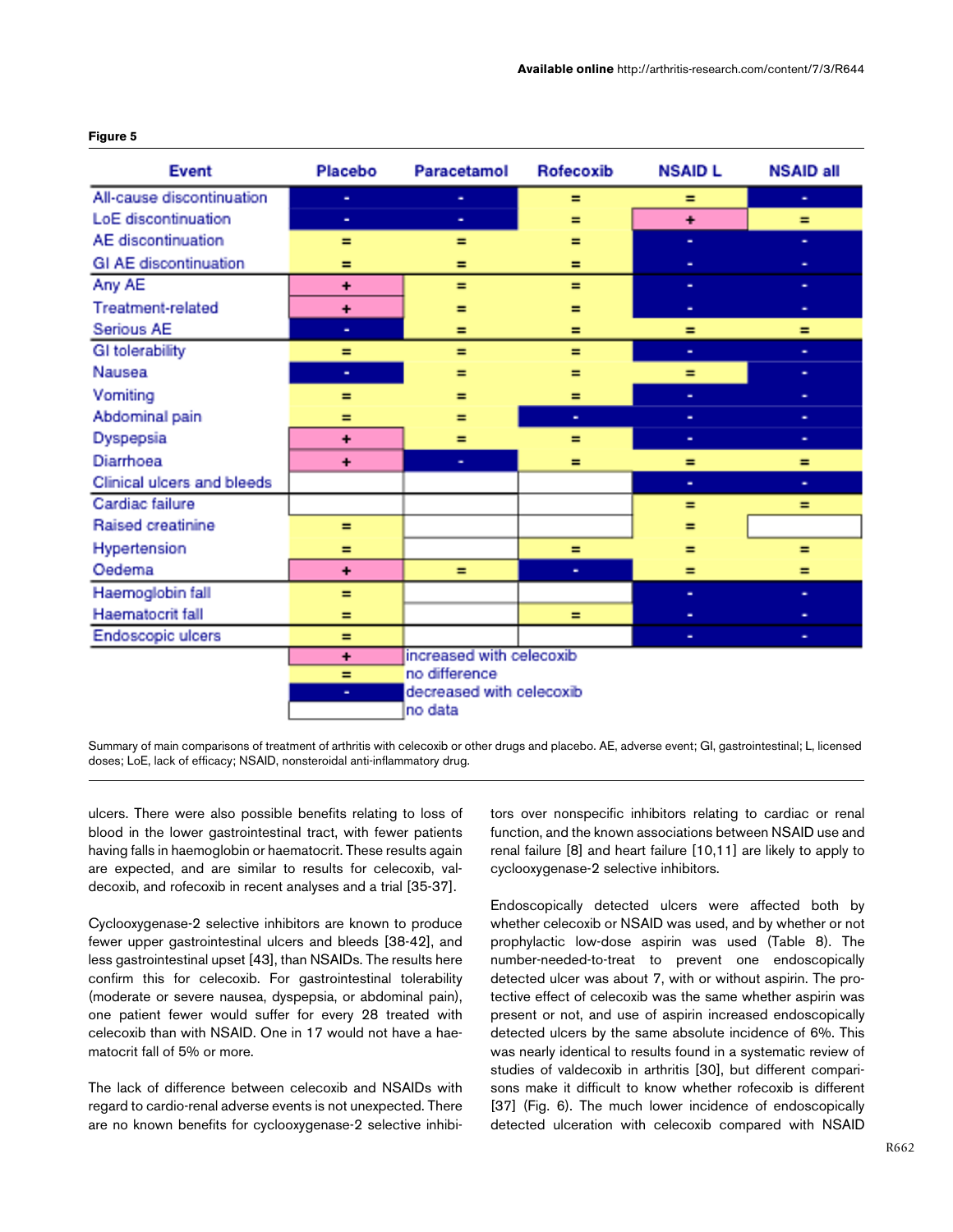

#### **Figure 6**



reflected a similar result for rofecoxib [44,45], though the rofecoxib studies had no patients using aspirin. What is clear is that celecoxib plus low-dose aspirin produces no more endoscopically detected ulcers than NSAID without aspirin, and fewer than NSAID plus aspirin.

On maximum-dose NSAID, or celecoxib, or paracetamol, up to 30% of patients withdrew from treatment. The main reasons were lack of efficacy or adverse events. Withdrawals increased with duration of study, as would be expected (Table [2](#page-6-0)). They were also influenced by drug and dose (Table [2](#page-6-0)), though small numbers of events hindered comparisons. The tendency for fewer withdrawals with celecoxib than NSAID mirrors what has been found in clinical practice [46], though not in clinical trials of valdecoxib [30], based on many fewer patients than in this review. Overall medical costs of cyclooxygenase-2 selective inhibitors are not different from those of NSAIDs [46,47], because higher acquisition costs of cyclooxygenase-2 selective inhibitors appear to be balanced by higher costs of treating or preventing adverse events with NSAIDs.

Even with as large a data set as here, some rare but serious adverse events occur in so few people that it is difficult to determine whether apparent differences (significant or nonsignificant) between treatments are real or meaningful. Examples are cardiac failure, myocardial infarction, and death, with total maximum numbers of 55, 59, and 28 respectively. The incidence of these events was of the order of 0.3 per 1,000 patients to 2 per 1,000 patients. Cardiac failure and death with celecoxib were lower than with NSAIDs (but not significantly), while myocardial infarction rates were higher (but not significantly). Incidence may be additionally affected by exposure bias, different exposure with different treatments (Table [2\)](#page-6-0). Analysis correcting for exposure bias may then be

more appropriate [16], even though there appears to be little exposure bias between celecoxib and NSAIDs in arthritis trials.

Where adverse events are rare, even large numbers of patients in randomised, controlled trials will accumulate few events. If such trials are of relatively short duration, then there is even less opportunity to accumulate these rare events. In the 31 trials in this review, the longest duration of exposure was an average of about 7 months, and most were less than 3 months. The consequence is a residual uncertainty, as here for attributing higher risk of myocardial infarction with celecoxib than with other non-coxib comparators. Limitations in number of events and duration of constituent trials means that any possible relationship between celecoxib and myocardial infarction cannot be completely dispelled by these data alone, despite lack of a statistically significant difference.

# **Conclusion**

This review of a large number of randomised trials and patients provides more accurate estimates of frequency and more confidence in the adverse event pattern. These are likely to be the minimum expected in clinical practice, where the population may be sicker, or take more medications, than in clinical trials.

Using company clinical trial reports removes some of the problems of selective reporting in published papers due to strict word limitations. Here the company clinical trial reports and extensive trial summaries provided about five pages of information per patient. While efficacy in published studies is poorly presented [48], it is available in clinical reports [49]. Information about adverse events is even more poorly presented in published papers [50], but it is clearly presented in company clinical trial reports. Company clinical trial reports represent an ideal source of information for systematic review and meta-analysis.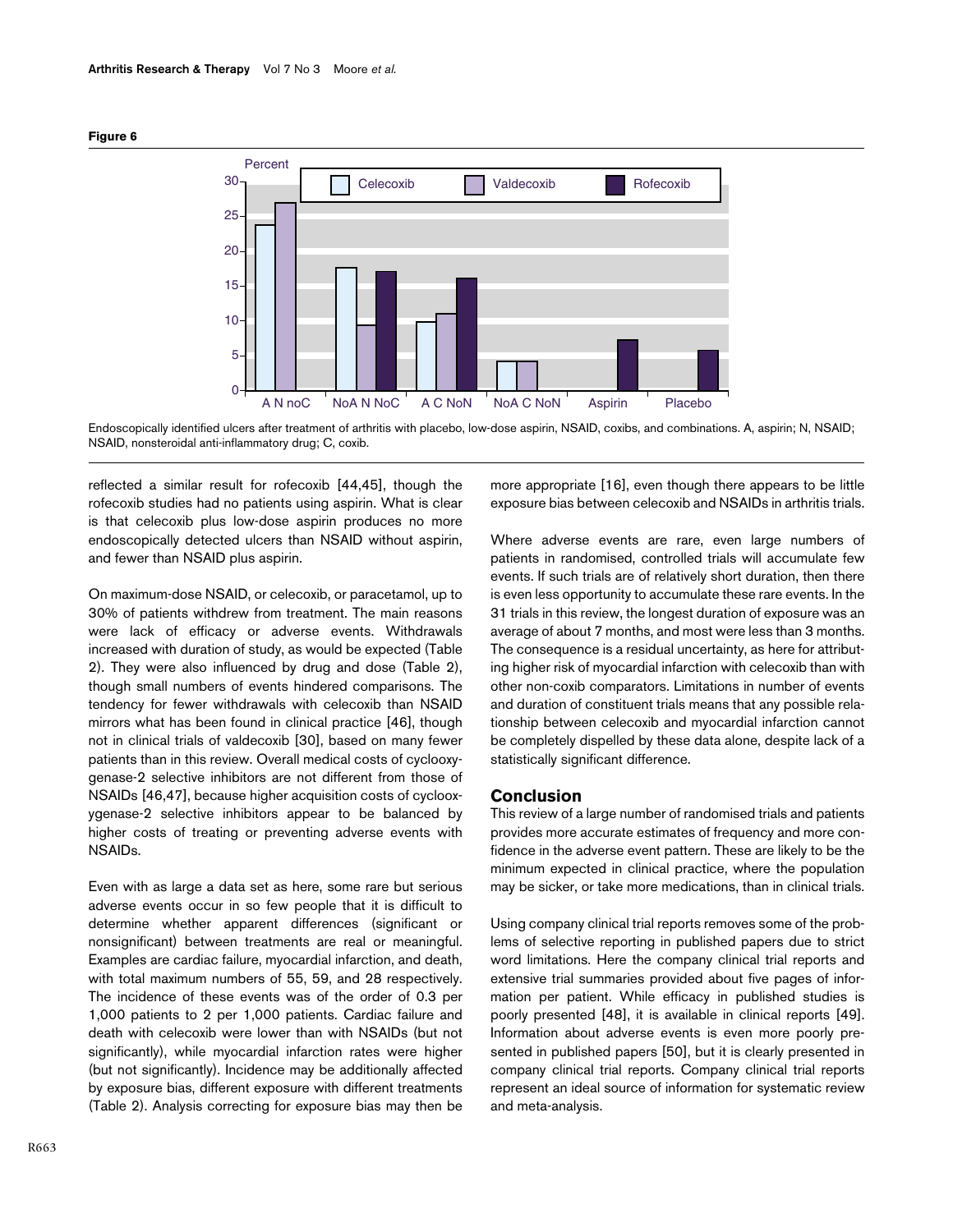# **Competing interests**

RAM and HJM have received lecture fees from pharmaceutical companies. The authors have received research support from charities and government sources at various times. GM is an employee of Pfizer. This work was supported by an unrestricted educational grant from Pfizer Ltd. The terms of the financial support from Pfizer included freedom for authors to reach their own conclusions, and an absolute right to publish the results of their research, irrespective of any conclusions reached. Pfizer did have the right to view the final manuscript before publication, and did so. No author other than GM has any direct stock holding in any pharmaceutical company.

# **Authors' contributions**

RAM was involved with planning the study, data extraction, analysis, and preparing the manuscript; SD with data extraction, analysis, and writing; GTM with planning, data extraction, analysis, and writing the manuscript; HJM with planning, analysis, and writing. All authors read and approved the final manuscript.

# **Additional files**

The following Additional files are available online:

# **Additional File 1**

A Word file containing a table giving trial inclusion and exclusion criteria for arthritis. [See http://www.biomedcentral.com/content/](http://www.biomedcentral.com/content/supplementary/ar1704-S1.doc)

supplementary/ar1704-S1.doc

# **Additional File 2**

A Word file containing a table giving definitions of adverse events. [See http://www.biomedcentral.com/content/](http://www.biomedcentral.com/content/supplementary/ar1704-S2.doc) supplementary/ar1704-S2.doc

# **Additional File 3**

An Adobe Acrobat file containing a table showing details of treatment, discontinuations, and adverse events. [See http://www.biomedcentral.com/content/](http://www.biomedcentral.com/content/supplementary/ar1704-S3.pdf) supplementary/ar1704-S3.pdf

# **Additional File 4**

An Adobe Acrobat file containing a table showing detailed endoscopic outcomes. [See http://www.biomedcentral.com/content/](http://www.biomedcentral.com/content/supplementary/ar1704-S4.pdf) supplementary/ar1704-S4.pdf

# **References**

1. Fear J, Hillman M, Chamberlain MA, Tennant A: **[Prevalence of hip](http://www.ncbi.nlm.nih.gov/entrez/query.fcgi?cmd=Retrieve&db=PubMed&dopt=Abstract&list_uids=9117180) [problems in the population aged 55 years and over: access to](http://www.ncbi.nlm.nih.gov/entrez/query.fcgi?cmd=Retrieve&db=PubMed&dopt=Abstract&list_uids=9117180) [specialist care and future demand for hip arthroplasty.](http://www.ncbi.nlm.nih.gov/entrez/query.fcgi?cmd=Retrieve&db=PubMed&dopt=Abstract&list_uids=9117180)** *Br J Rheumatol* 1997, **36:**74-76.

- 2. Elliott AM, Smith BH, Penny KI, Smith WC, Chambers WA: **[The](http://www.ncbi.nlm.nih.gov/entrez/query.fcgi?cmd=Retrieve&db=PubMed&dopt=Abstract&list_uids=10520633) [epidemiology of chronic pain in the community.](http://www.ncbi.nlm.nih.gov/entrez/query.fcgi?cmd=Retrieve&db=PubMed&dopt=Abstract&list_uids=10520633)** *Lancet* 1999, **354:**1248-1252.
- 3. Crichton B, Green M: **[GP and patient perspectives on treatment](http://www.ncbi.nlm.nih.gov/entrez/query.fcgi?cmd=Retrieve&db=PubMed&dopt=Abstract&list_uids=12017216) [with non-steroidal anti-inflammatory drugs for the pain in](http://www.ncbi.nlm.nih.gov/entrez/query.fcgi?cmd=Retrieve&db=PubMed&dopt=Abstract&list_uids=12017216) [osteoarthritis.](http://www.ncbi.nlm.nih.gov/entrez/query.fcgi?cmd=Retrieve&db=PubMed&dopt=Abstract&list_uids=12017216)** *Curr Med Res Opin* 2002, **18:**92-96.
- 4. Fraenkel L, Bogardus ST, Concato J, Wittink DR: **Treatment options in knee osteoarthritis. The patient's perspective.** *Arch Intrn Med* 2004, **164:**1299-1304.
- 5. Scholes D, Stergachis A, Penna PM, Normand EH, Hansten PD: **[Nonsteroidal anti-inflammatory drug discontinuation in](http://www.ncbi.nlm.nih.gov/entrez/query.fcgi?cmd=Retrieve&db=PubMed&dopt=Abstract&list_uids=7791168) [patients with osteoarthritis.](http://www.ncbi.nlm.nih.gov/entrez/query.fcgi?cmd=Retrieve&db=PubMed&dopt=Abstract&list_uids=7791168)** *J Rheumatol* 1995, **22:**708-712.
- 6. Moore RA, Phillips CJ: **Cost of NSAID adverse effects to the NHS.** *J Med Econ* 1999, **2:**45-55.
- 7. Tramer MR, Moore RA, Reynolds DJ, McQuay HJ: **[Quantitative](http://www.ncbi.nlm.nih.gov/entrez/query.fcgi?cmd=Retrieve&db=PubMed&dopt=Abstract&list_uids=10692616) [estimation of rare adverse effects which follow a biological](http://www.ncbi.nlm.nih.gov/entrez/query.fcgi?cmd=Retrieve&db=PubMed&dopt=Abstract&list_uids=10692616) [progression – a new model applied to chronic NSAID use.](http://www.ncbi.nlm.nih.gov/entrez/query.fcgi?cmd=Retrieve&db=PubMed&dopt=Abstract&list_uids=10692616)** *Pain* 2000, **85:**169-182.
- 8. Henry D, Page J, Whyte I, Nanra R, Hall C: **[Consumption of non](http://www.ncbi.nlm.nih.gov/entrez/query.fcgi?cmd=Retrieve&db=PubMed&dopt=Abstract&list_uids=9241101)steroidal anti-inflammatory drugs and the development of [functional renal impairment in elderly subjects. Results of a](http://www.ncbi.nlm.nih.gov/entrez/query.fcgi?cmd=Retrieve&db=PubMed&dopt=Abstract&list_uids=9241101) [case-control study.](http://www.ncbi.nlm.nih.gov/entrez/query.fcgi?cmd=Retrieve&db=PubMed&dopt=Abstract&list_uids=9241101)** *Br J Clin Pharmacol* 1997, **44:**85-90.
- 9. Griffin MR, Yared A, Ray WA: **[Nonsteroidal antiinflamatory](http://www.ncbi.nlm.nih.gov/entrez/query.fcgi?cmd=Retrieve&db=PubMed&dopt=Abstract&list_uids=10707917) [drugs and acute renal failure in elderly persons.](http://www.ncbi.nlm.nih.gov/entrez/query.fcgi?cmd=Retrieve&db=PubMed&dopt=Abstract&list_uids=10707917)** *Am J Epidemiol* 2000, **151:**488-496.
- 10. Page J, Henry D: **[Consumption of NSAIDs and the development](http://www.ncbi.nlm.nih.gov/entrez/query.fcgi?cmd=Retrieve&db=PubMed&dopt=Abstract&list_uids=10737277) [of congestive heart failure in elderly patients: an underrecog](http://www.ncbi.nlm.nih.gov/entrez/query.fcgi?cmd=Retrieve&db=PubMed&dopt=Abstract&list_uids=10737277)[nized public health problem.](http://www.ncbi.nlm.nih.gov/entrez/query.fcgi?cmd=Retrieve&db=PubMed&dopt=Abstract&list_uids=10737277)** *Arch Intern Med* 2000, **160:**777-784.
- 11. Garcia-Rodriguez A, Hernandez-Diaz S: **[Nonsteroidal antiinflam](http://www.ncbi.nlm.nih.gov/entrez/query.fcgi?cmd=Retrieve&db=PubMed&dopt=Abstract&list_uids=12606892)[matory drugs as a trigger of clinical heart failure.](http://www.ncbi.nlm.nih.gov/entrez/query.fcgi?cmd=Retrieve&db=PubMed&dopt=Abstract&list_uids=12606892)** *Epidemiology* 2003, **14:**240-246.
- 12. Jadad AR, Moore RA, Carroll D, Jenkinson C, Reynolds DJ, Gavaghan DJ, McQuay HJ: **[Assessing the quality of reports of rand](http://www.ncbi.nlm.nih.gov/entrez/query.fcgi?cmd=Retrieve&db=PubMed&dopt=Abstract&list_uids=8721797)[omized clinical trials: is blinding necessary?](http://www.ncbi.nlm.nih.gov/entrez/query.fcgi?cmd=Retrieve&db=PubMed&dopt=Abstract&list_uids=8721797)** *Control Clin Trials* 1996, **17:**1-12.
- 13. Smith LA, Oldman AD, McQuay HJ, Moore RA: **[Teasing apart](http://www.ncbi.nlm.nih.gov/entrez/query.fcgi?cmd=Retrieve&db=PubMed&dopt=Abstract&list_uids=10779669) [quality and validity in systematic reviews: an example from](http://www.ncbi.nlm.nih.gov/entrez/query.fcgi?cmd=Retrieve&db=PubMed&dopt=Abstract&list_uids=10779669) [acupuncture trials in chronic neck and back pain.](http://www.ncbi.nlm.nih.gov/entrez/query.fcgi?cmd=Retrieve&db=PubMed&dopt=Abstract&list_uids=10779669)** *Pain* 2000, **86:**119-132.
- 14. Moher D, Cook DJ, Eastwood S, Olkin I, Rennie D, Stroup DF: **[Improving the quality of reports of meta-analyses of ran](http://www.ncbi.nlm.nih.gov/entrez/query.fcgi?cmd=Retrieve&db=PubMed&dopt=Abstract&list_uids=10584742)[domised controlled: the QUOROM statement.](http://www.ncbi.nlm.nih.gov/entrez/query.fcgi?cmd=Retrieve&db=PubMed&dopt=Abstract&list_uids=10584742)** *Lancet* 1999, **354:**1896-1900.
- 15. Moore RA, Gavaghan D, Tramer MR, Collins SL, McQuay HJ: **[Size](http://www.ncbi.nlm.nih.gov/entrez/query.fcgi?cmd=Retrieve&db=PubMed&dopt=Abstract&list_uids=9870574) is everything – large amounts of information are needed to [overcome random effects in estimating direction and magni](http://www.ncbi.nlm.nih.gov/entrez/query.fcgi?cmd=Retrieve&db=PubMed&dopt=Abstract&list_uids=9870574)[tude of treatment effects.](http://www.ncbi.nlm.nih.gov/entrez/query.fcgi?cmd=Retrieve&db=PubMed&dopt=Abstract&list_uids=9870574)** *Pain* 1998, **78:**209-216.
- 16. White WB, Faich G, Borer JS, Makuch RW: **[Cardiovascular](http://www.ncbi.nlm.nih.gov/entrez/query.fcgi?cmd=Retrieve&db=PubMed&dopt=Abstract&list_uids=12914871) [thrombotic events in arthritis trials of the cyclooxygenase-2](http://www.ncbi.nlm.nih.gov/entrez/query.fcgi?cmd=Retrieve&db=PubMed&dopt=Abstract&list_uids=12914871) [inhibitor celecoxib.](http://www.ncbi.nlm.nih.gov/entrez/query.fcgi?cmd=Retrieve&db=PubMed&dopt=Abstract&list_uids=12914871)** *Am J Cardiol* 2003, **92:**411-418.
- 17. Gavaghan DJ, Moore RA, McQuay HJ: **[An evaluation of homoge](http://www.ncbi.nlm.nih.gov/entrez/query.fcgi?cmd=Retrieve&db=PubMed&dopt=Abstract&list_uids=10781914)[neity tests in meta-analyses in pain using simulations of indi](http://www.ncbi.nlm.nih.gov/entrez/query.fcgi?cmd=Retrieve&db=PubMed&dopt=Abstract&list_uids=10781914)[vidual patient data.](http://www.ncbi.nlm.nih.gov/entrez/query.fcgi?cmd=Retrieve&db=PubMed&dopt=Abstract&list_uids=10781914)** *Pain* 2000, **85:**415-424.
- 18. Sterne JA, Gavaghan D, Egger M: **[Publication and related bias in](http://www.ncbi.nlm.nih.gov/entrez/query.fcgi?cmd=Retrieve&db=PubMed&dopt=Abstract&list_uids=11106885) [meta-analysis: power of statistical tests and prevalence in the](http://www.ncbi.nlm.nih.gov/entrez/query.fcgi?cmd=Retrieve&db=PubMed&dopt=Abstract&list_uids=11106885) [literature.](http://www.ncbi.nlm.nih.gov/entrez/query.fcgi?cmd=Retrieve&db=PubMed&dopt=Abstract&list_uids=11106885)** *J Clin Epidemiol* 2000, **53:**1119-1129.
- 19. Tang J-L, Liu JLY: **[Misleading funnel plot for detection of bias in](http://www.ncbi.nlm.nih.gov/entrez/query.fcgi?cmd=Retrieve&db=PubMed&dopt=Abstract&list_uids=10812319) [meta-analysis.](http://www.ncbi.nlm.nih.gov/entrez/query.fcgi?cmd=Retrieve&db=PubMed&dopt=Abstract&list_uids=10812319)** *J Clin Epidemiol* 2000, **53:**477-484.
- 20. L'Abbe KA, Detsky AS, O'Rourke K: **[Meta-analysis in clinical](http://www.ncbi.nlm.nih.gov/entrez/query.fcgi?cmd=Retrieve&db=PubMed&dopt=Abstract&list_uids=3300460) [research.](http://www.ncbi.nlm.nih.gov/entrez/query.fcgi?cmd=Retrieve&db=PubMed&dopt=Abstract&list_uids=3300460)** *Ann Intern Med* 1987, **107:**224-233.
- 21. Morris JA, Gardner MJ: **Calculating confidence intervals for relative risk, odds ratios and standardised ratios and rates.** In *Statistics with Confidence – Confidence Intervals and Statistical Guidelines* Edited by: Gardner MJ, Altman DG. London: British Medical Journal; 1995:50-63.
- 22. Cook RJ, Sackett DL: **[The number needed to treat: a clinically](http://www.ncbi.nlm.nih.gov/entrez/query.fcgi?cmd=Retrieve&db=PubMed&dopt=Abstract&list_uids=7873954) [useful measure of treatment effect.](http://www.ncbi.nlm.nih.gov/entrez/query.fcgi?cmd=Retrieve&db=PubMed&dopt=Abstract&list_uids=7873954)** *BMJ* 1995, **310:**452-454.
- 23. Langman MJ, Jensen DM, Watson DJ, Harper SE, Zhao PL, Quan H, Bolognese JA, Simon TJ: **[Adverse upper gastrointestinal](http://www.ncbi.nlm.nih.gov/entrez/query.fcgi?cmd=Retrieve&db=PubMed&dopt=Abstract&list_uids=10580458) [effects of rofecoxib compared with NSAIDs.](http://www.ncbi.nlm.nih.gov/entrez/query.fcgi?cmd=Retrieve&db=PubMed&dopt=Abstract&list_uids=10580458)** *JAMA* 1999, **282:**1929-1933.
- 24. Goldstein JL, Silverstein FE, Agrawal NM, Hubbard RC, Kaiser J, Maurath CJ, Verburg KM, Geis GS: **[Reduced risk of upper gas](http://www.ncbi.nlm.nih.gov/entrez/query.fcgi?cmd=Retrieve&db=PubMed&dopt=Abstract&list_uids=10925968)[trointestinal ulcer complications with celecoxib, a novel COX-](http://www.ncbi.nlm.nih.gov/entrez/query.fcgi?cmd=Retrieve&db=PubMed&dopt=Abstract&list_uids=10925968)[2 inhibitor.](http://www.ncbi.nlm.nih.gov/entrez/query.fcgi?cmd=Retrieve&db=PubMed&dopt=Abstract&list_uids=10925968)** *Am J Gastroenterol* 2000, **95:**1681-1690.